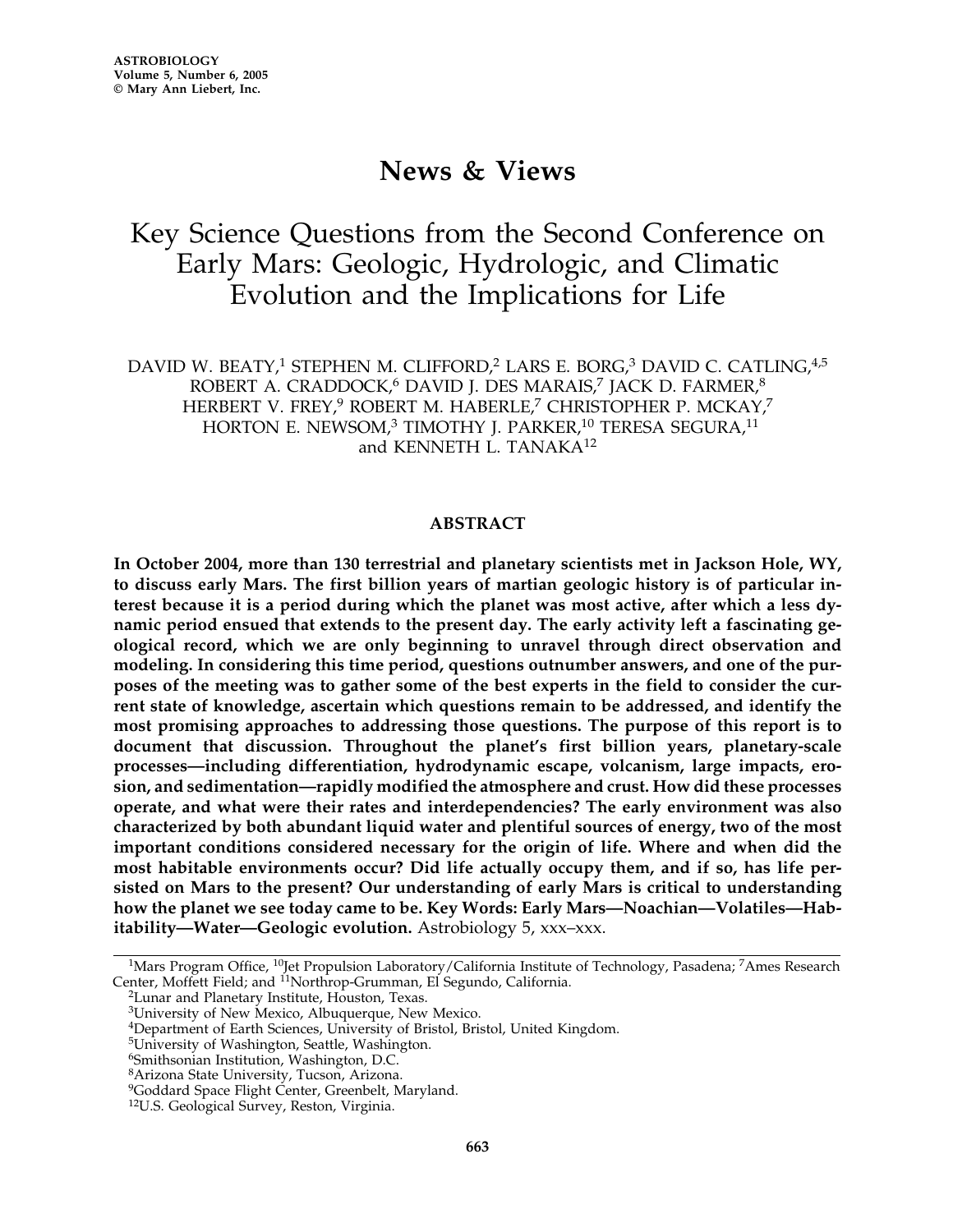#### **INTRODUCTION**

ONE HUNDRED THIRTY-SEVEN planetary and ter-<br>
restrial scientists participated in the "Second" Conference on Early Mars: Geologic, Hydrologic, and Climatic Evolution and the Implications for Life," which was held in Jackson Hole, WY, October 11–15, 2004 (see http://www.lpi.usra.edu/ meetings/earlymars2004/). The scientific content of this conference derived from the enormous influx of new data from the Mars Exploration Rovers (MERs), Mars Express, and other recent spacecraft missions. It also stemmed from progress in early climate modeling, advances in the understanding of martian meteorites, growing evidence of the role of water in the planet's evolution, and the rapid pace of new discoveries about the origin and diversity of life on Earth. This progress has reinvigorated interest in both the conditions that prevailed on Mars during its first billion years of geologic history and their possible implications for the development of indigenous life. The conference sessions were structured to promote the identification, discussion, and debate of the key scientific questions relating to this era, a summary of which is presented here as the formal conference report.

Why focus on early Mars? Because during this period (whose duration is poorly constrained but believed to have extended from planetary formation at about 4.6 Ga to about 3.7 Ga), the planet accreted from the solar nebula, differentiated, developed a hemispheric crustal dichotomy, experienced significant volcanism and impact cratering, formed an atmosphere, developed an active hydrosphere (that included sizable bodies of surface water), and may have even given rise to life. Following this initial period of intense activity, the planet is believed to have transitioned to a less dynamic state, one that has persisted to the present day. The early Mars time period encompasses what is formally known as both the Noachian Period, when the earliest exposed rocks were formed, as well as the older "pre-Noachian" time (Table 1). The early Mars time period, at least as we are using it in this report, concluded in the Late Noachian and appears to have coincided with the decline in the heavy bombardment phase of the inner solar system (roughly 3.8–3.7 Ga), though whether these events were related is presently unclear.

Perhaps the single greatest reason scientists find this early period of martian geologic history

TABLE 1. MARTIAN GEOCHRONOLOGY

| Martian epoch    | Approximate age (Ga) <sup>a</sup> |
|------------------|-----------------------------------|
| Late Amazonian   | $0.45$ -present                   |
| Middle Amazonian | $1.75 - 0.45$                     |
| Early Amazonian  | $3.1 - 1.75$                      |
| Late Hesperian   | $3.6 - 3.1$                       |
| Early Hesperian  | $3.7 - 3.6$                       |
| Late Noachian    | $3.8 - 3.7$                       |
| Middle Noachian  | $3.9 - 3.8$                       |
| Early Noachian   | $4.1 - 3.9$                       |
| Pre-Noachian     | $4.6 - 4.1$                       |

The geochronology here follows that of Tanaka (1986), Hartmann and Neukum (2001), Frey (2005), and Nimmo

and Tanaka (2005).<br><sup>a</sup>Absolute age of all boundaries is uncertain. Uncertainty of Noachian boundaries is probably <0.2 Ga, but increases to approximately  $\pm 0.35$  Ga for the Early/Middle Amazonian boundary and is approximately  $\pm 0.15$  Ga for the Middle/Late Amazonian boundary.

so compelling is that its dynamic character may have given rise to conditions suitable for the development of life, the creation of habitable environments for that life to colonize, and the subsequent preservation of evidence of those early environments in the geologic record. But beyond the question of life, understanding the conditions that prevailed on early Mars is also likely to provide important clues with regard to how the Mars we see today came to be. In this respect, Mars may also provide critical insight into understanding the nature of the early Earth. As much as 40% of the martian surface is believed to date back to the Noachian (Tanaka *et al.*, 1988), but this period is barely represented in the Earth's geologic record, as those few exposures that have been identified from that time are highly metamorphosed (*i.e.*, with uncertain preservation of original texture and chemistry). Since Earth and Mars are Solar System neighbors, they undoubtedly shared certain early (pre-3.7 Ga) processes, and studies of Mars may provide essential clues for our home planet.

#### **KEY QUESTIONS**

During the 2<sup>nd</sup> Early Mars Conference, many dozens of scientific questions, at many different levels of detail, were identified by the participants. After compilation, the organizers found that these ideas could be grouped into 12 relatively broad questions (Table 2). Obviously, -

**T2**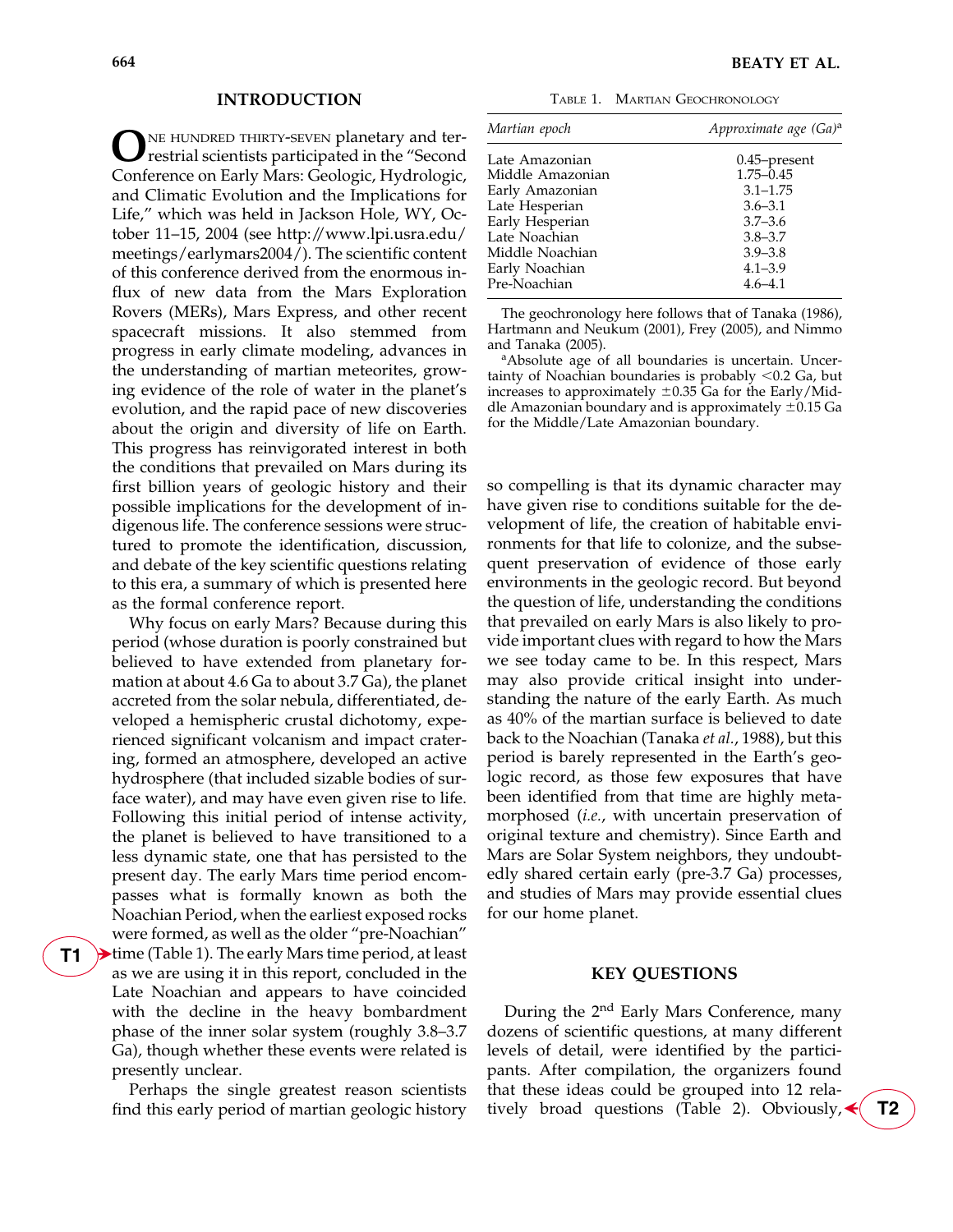TABLE 2. TOP SCIENCE QUESTIONS RELATED TO EARLY MARS

A What was the nature of the early martian planetary environment?

- A1 How did the formation, initial composition, and differentiation of early Mars affect the evolution of its crust, mantle, and core?
- A2 What was the cratering rate on Early Mars, and how did it evolve with time?
- A3 What were the principal resurfacing processes and rates on Early Mars, and why did they later decline with time?
- B How did the early martian atmosphere and hydrosphere form, and what role did they play in the geologic and mineralogic evolution of the planet's surface?
	- B1 Was Mars volatile-rich at the time of its formation, especially with regard to the initial abundance of water and  $CO<sub>2</sub>$ ?
	- B2 What were the principal mechanisms (and associated magnitudes) of volatile loss on early Mars?
	- B3 Did oceans or large seas exist on early Mars, and, if so, what was their significance and ultimate fate?
	- B4 What was the nature of the early martian atmosphere and climate, and how did they evolve with time?
	- B5 What conditions and processes gave rise to the valley networks, and what were their discharge rates, durations, and continuity of flow?
	- B6 How was the chemistry and mineralogy of the early martian crust influenced by atmospheric, surface, and subsurface processes?

C Did life arise on early Mars?

- C1 Did life develop on early Mars, either through seeding by meteorite transport from Earth, or by an independent genesis?
- C2 Were habitable environments present on early Mars?
- C3 If life appeared on Mars, and has subsequently gone extinct, is its record preserved?

These questions are as identified by the participants of the 2nd Conference on Early Mars, held in Jackson Hole, WY, in October 2005. They are not in priority order.

within each of these more general questions, there is a wealth of interesting secondary questions, and these will be the focus of exciting scientific investigation for years to come. Although an attempt was made to place the 12 primary questions in a sequence of relative priority, it was not possible to achieve a satisfactory consensus scientists from different subdisciplines see things differently, and with equal merit.

Broad-scale questions, like those identified in Table 2, are often difficult to address directly, but they can often be broken down into more specific questions that are amenable to investigation.

*Group A. What was the nature of the early martian planetary environment?*

*A1. How did the formation, initial composition, and differentiation of early Mars affect the evolution of its crust, mantle, and core?* Many of the questions about early Mars begin with the formation, differentiation, and initial igneous evolution of the planet. To date, the greatest insights into this evolution have come from study of the martian meteorites (of which about 30 are currently known), actual samples of the planet's crust that have given scientists the opportunity to apply a vast array of detailed analytical measurements. These studies are limited, however, by the fact that the martian meteorites are few in number and appear to represent only a portion of the planet's crust. Thus, the results of the meteorite studies should be viewed, when possible, in the more extensive geologic context of Mars inferred from orbital and *in situ* measurements (and *vice versa*).

Prior to the discovery that the Shergotty-Nakhlite-Chassigny (SNC) suite of meteorites were from Mars, questions with regard to the initial composition, differentiation, and formation of Mars were beyond our ability to address. Radiometric age determinations for these meteorites, primarily Rb-Sr analyses, yielded surprisingly young ages (-175 Ma) (*e.g.*, Nyquist *et al.*, 1979), a finding that was interpreted as evidence that they originated from impact metamorphism on a large terrestrial planet, such as Mars. Once the compositional similarities between the SNC meteorites and martian surface were recognized (*e.g.*, Bogard and Johnson, 1983), a wealth of information soon followed. The major and trace element systematics were examined in detail, and it was soon discovered that, relative to Earth and Moon, Mars is rich in moderately volatile elements such as the alkali metals and halogens (Dreibus and Wänke, 1985). It also became apparent that the source regions of the meteorites are characterized by elevated Fe and depressed Al abundances, which suggests fundamental differences in either the bulk composition of Mars or the existence of an, as yet, poorly understood fractionation process. As more Rb-Sr isotopic measurements were completed on the SNC meteorites, it became apparent that the source regions from which they were derived formed very early in the history of the planet (Shih *et al.*, 1982). However, the exact time at which these source regions formed and the mechanisms by which they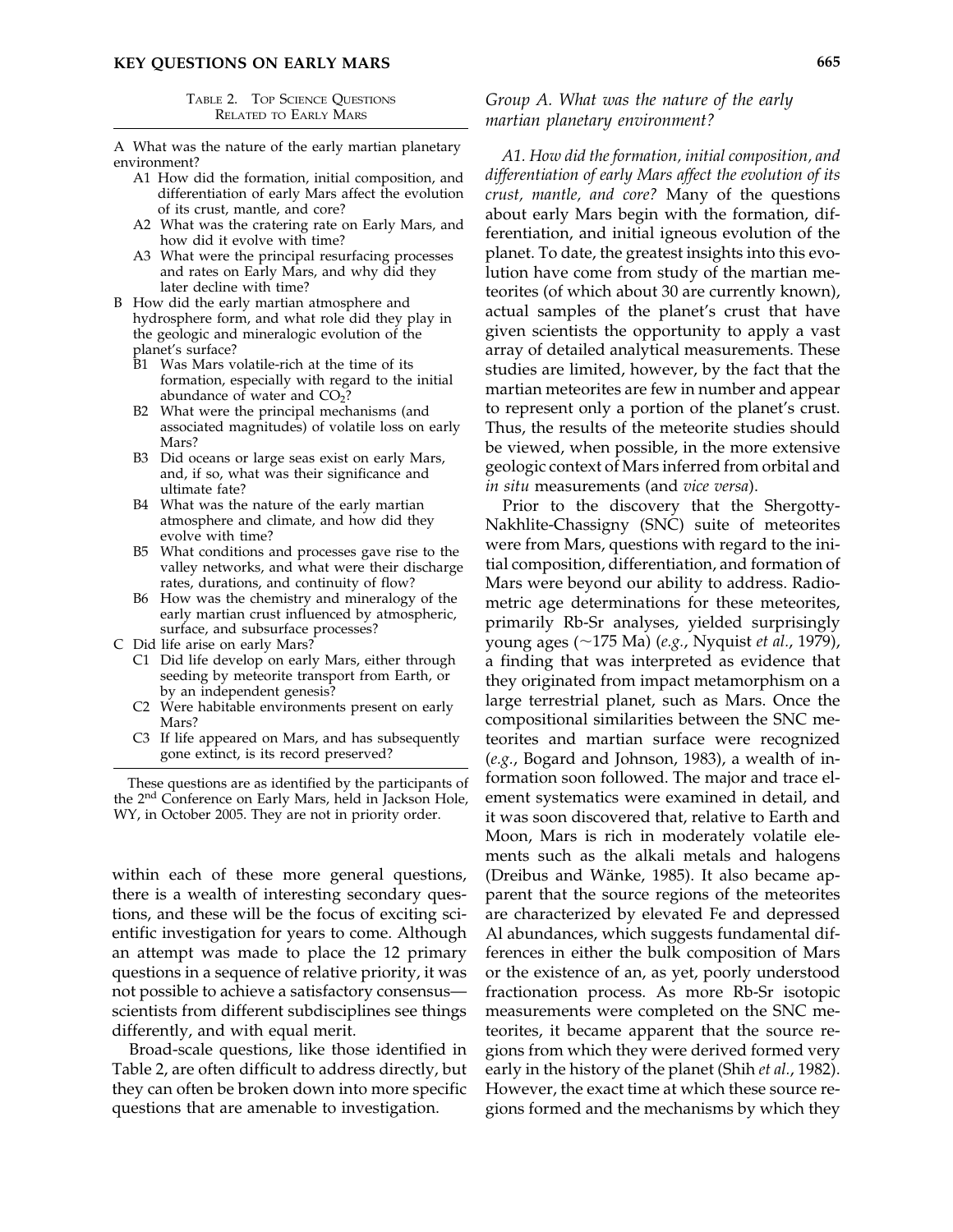formed, as well as the role that they played in the broader geochemical evolution of Mars, were not well understood.

A more coherent view of Mars began to emerge once it was suggested (Jones, 1989) and demonstrated (Borg *et al.*, 1997) that the radiometric ages of the martian meteorites represented crystallization ages. As noted previously, the current picture of Mars is one of a planet that had an early, short-lived dynamic history followed by a period of more modest activity. The discovery that young martian rocks have isotopic anomalies produced by the decay of now extinct nuclides (Harper *et al.*, 1995; Lee and Halliday, 1997) supports previous studies that required planetary geochemical reservoirs to form when these systems were still active. Short-lived chronometers, such as  $^{182}$ Hf  $\rightarrow$   $^{182}$ W ( $t_{1/2}$  = 9 Ma) and  $^{146}$ Sm  $\rightarrow$ <sup>142</sup>Nd ( $t_{1/2}$  = 103 Ma), are now interpreted to indicate that core formation occurred within 10 or so Ma (Foley *et al.*, 2005) of planetary accretion, whereas silicate differentiation occurred 20–60 Ma after planetary accretion (Borg *et al.*, 2003). This means that the geochemical reservoirs (core, mantle, and at least a primordial crust) were in place on Mars very early.

This dynamic early history of Mars is somewhat at odds with the abundance of martian meteorites with ages of 165–1300 Ma. Most of these meteorites are derived from compositionally distinct sources and therefore require numerous individual melting events to have occurred within the most recent past. This observation suggests that magmatic activity on Mars is almost certainly occurring at present. Interestingly, the observation that young martian rocks were produced from these reservoirs in the last 165 Ma requires them to have remained isolated from one another over most of martian history. Thus, large-scale mixing processes, such as plate tectonics and giant impacts, have not homogenized the martian mantle. Furthermore, mineralogical, geochemical, and isotopic differences between the meteorites suggest that they are derived from a range of sources. In general, these can be characterized, at one end, as reduced and depleted in incompatible elements, and, at the other, as oxidizing and relatively enriched in incompatible elements. Thus, these reservoirs are in many ways analogous to mantle and crustal reservoirs observed on the Earth and Moon.

Despite our having developed a fairly broad and cohesive picture of early martian geochemical evolution, many questions remain. These questions can be broken down into several broad categories. The first concerns the earliest period of martian history, focusing specifically on the mechanisms by which the crust, mantle, and core formed and evolved. Central to this question are the constraints that can be placed on the first 100 Ma of geologic history, the role of water during early planetary differentiation, the relative importance and extent of communication between water reservoirs in the mantle and the crust, determining whether Mars had a magnetic field, and whether plate tectonics was ever active.

The second category of questions addresses how and when the products of differentiation interacted. This includes assessments of the bulk composition of Mars and how elements were partitioned into various geochemical reservoirs, assessing how representative the martian meteorites are in constraining geologic processes, defining the oxidation state of the crust and mantle and determining whether it changed as a function of time and space, and constraining the processes by which planetary geochemical reservoirs interacted to produce the compositional variability seen in martian rocks.

The final category is concerned with the thermal environment of Mars. This includes the history of heat flow from the interior, the nature and variations of the heat sources for martian magmatism through time, and determining whether hydrothermal systems were present on Mars and, if so, what their basic characteristics (*e.g.*, temperature and composition) were.

*A2. What was the cratering rate on early Mars, and how did it evolve with time?* The relative age of an exposed surface on Mars can be determined by comparing the number of craters, with diameters greater than some minimum size, that are present per unit area. However, to translate this relative age to an "absolute" chronology, knowledge of the cratering rate, and its variation with time, is needed. This is necessary not only to establish when specific events (*e.g.*, like the Hellas impact) occurred, but also to quantify the rates of various processes, like erosion and deposition. However, our understanding of the present Martian cratering rate is not well constrained and even less so for the past.

Although it is generally accepted that the early cratering rate was much higher than the present, having undergone an exponential decline during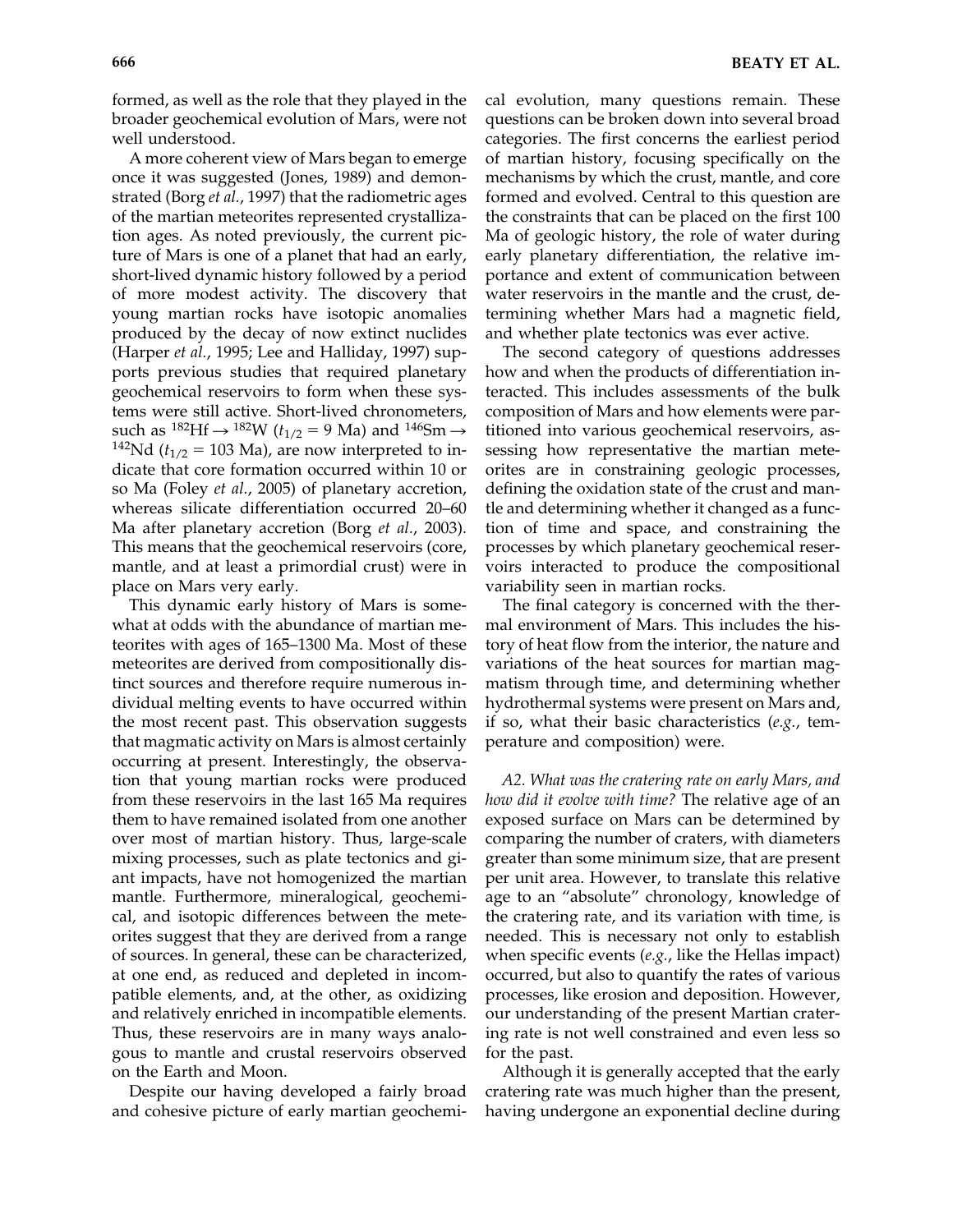#### **KEY QUESTIONS ON EARLY MARS 667**

accretion, its exact rate at any given time and how it changed over time are unknown. Therefore attempts to develop an absolute chronology for Mars have relied on the scaling of lunar crater counts and surface ages, as determined from the radiometric ages of rock samples returned by the Apollo astronauts. Such scaling assumes that the orbital dynamics and velocities exhibited today by Earth- and Mars-crossing asteroids are similar to what they were earlier in the Solar System's history. The most recent attempt to derive the correct scaling relationship between lunar and martian crater counts is reflected in the chronology proposed by Hartmann and Neukum (2001). This model has been used to determine "absolute" ages (Table 1) for the martian stratigraphic boundaries identified by Tanaka (1986). Based on this approach, the boundary between the Early and Middle Noachian has an age of 3.92 Ga, the boundary between the Middle Noachian and Late Noachian is 3.82 Ga (Nimmo and Tanaka, 2005), and the age of the boundary between the Late Noachian and Early Hesperian is about 3.70 Ga. These ages are uncertain by as much as  $\pm 0.2$  Ga, a level of uncertainty that increases to as much as  $\pm 0.35$  Ga for the boundary between the Late Hesperian and Early Amazonian (W.K. Hartmann, 2002, personal communication).

The discovery of a very large population of what appear to be buried impact basins (H.V. Frey *et al.*, 2002) has demonstrated several important, but previously unknown, things about early Mars: (1) Buried crust exists on Mars that is significantly older (in terms of crater retention ages) than the oldest Early Noachian surfaces exposed elsewhere on the planet (Frey and Frey, 2002; E.L. Frey *et al.*, 2002). (2) This "pre-Noachian" period (Frey, 2003, 2005; Nimmo and Tanaka, 2005) was a time of intense cratering, including the formation of very large  $(>1,000$  km in diameter) impact basins, and substantial resurfacing, as evident from the fact that even the oldest surface units have a population of buried craters. The model absolute age for the boundary between the Early Noachian and pre-Noachian is  ${\sim}4.1$  Ga (Frey, 2005; Nimmo and Tanaka, 2005). This implies that the early cratering rate was substantially higher than previously believed, though it is impossible to say exactly how much higher because we are likely seeing only a portion of all the "pre-Noachian" craters that were formed. This is due to our inability to detect all buried craters and the likely possibility that the cratering record might have become saturated.

The discovery of a buried impact population, in addition to a visible crater population, has provided a more complete chronology of events on early Mars. But there seems to be no real prospect of determining the absolute ages of these events to an accuracy better than that already known until radiometric dating of actual surface materials can be done. It is hoped that the first opportunity to conduct such measurements will occur within the next decade, with the flight of the first sample return mission to Mars.

*A3. What were the principal resurfacing processes and rates on early Mars, and why did they later decline with time?* Resurfacing activity, dominated by impact, volcanic, fluvial, mass-wasting, and aeolian processes during the Noachian, modified the early crust to a much greater extent than occurred during all of subsequent martian history. This suggests a comparatively rapid decline in geologic activity, which was likely driven by the combined effects of a declining crustal heat flow, impact flux, and a possible change in climate at the end of this period (Tanaka *et al.*, 1988; Hartmann and Neukum, 2001; Craddock and Howard, 2002). Large exposures of stratigraphic layering observed in high-resolution Mars Orbiter Camera images of ancient cratered terrains demonstrate that the burial of Noachian surfaces was extensive (Malin and Edgett, 2001, 2003). High erosion rates during the Noachian are also supported by degraded crater morphologies (*e.g.*, Craddock and Maxwell, 1993) and the higher density of fluvial networks (Hynek and Phillips, 2003).

However, many aspects of the conditions and processes involved in Noachian resurfacing remain unresolved. Perhaps the most fundamental question is: How did the evolution and interaction of thermal, impact, and atmospheric processes drive resurfacing on early Mars?

What specific mechanisms were responsible for the high rates of erosion that apparently characterized this period? Among the leading candidates are snow and rain, which require a thicker and perhaps occasionally warmer atmosphere. However, hydrothermal circulation induced by magmatism and impacts may have been important as well. Numerous subordinate issues also need to be addressed. For example, what is the origin of the numerous exposures of Noachian layered materials? Can we identify sedimentary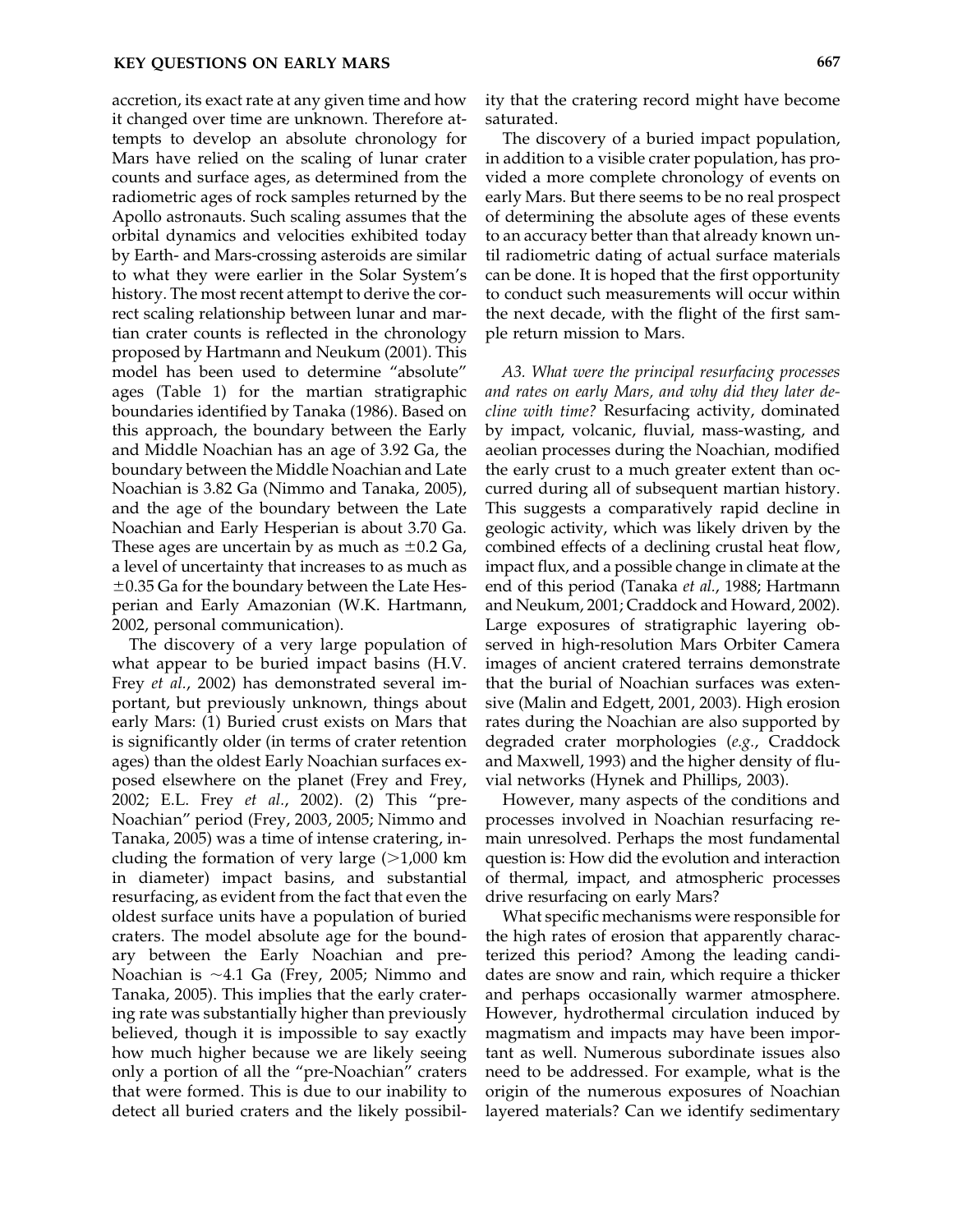deposits that are more likely to preserve evidence of past life, such as carbonates, shales, or evaporites? Finally, how rapidly did resurfacing rates decline at the end of the Noachian? What processes were involved and how did they vary spatially? New data sets, geological and mineralogical mapping, modeling of potential processes and conditions, and laboratory and analog studies offer promising new approaches to these questions.

## *Group B. How did the early martian atmosphere and hydrosphere form, and what role did they play in the geologic and mineralogic evolution of the planet's surface?*

*B1. Was Mars volatile-rich at the time of its formation, especially with regard to the initial abundance of water and CO2?* What was the original volatile inventory of Mars? How did it compare with the inventories of Earth and Venus? And how did it evolve with time?

From the perspective of the origin and evolution of Mars' atmosphere and surface, the most important volatiles are water, carbon, nitrogen, and sulfur. The large depletion of noble gases on Mars relative to solar abundance indicates that when Mars formed it did not accrete gases directly from the solar nebula, but rather in the form of solids. For example, water would have been acquired in the form of water ice or water of hydration bound in silicate minerals, and carbon would have been acquired mainly as solid hydrocarbons.

But did Mars obtain volatiles mainly during planetary accretion or during subsequent impact bombardment from asteroids or comets? Simulations of the formation of planets suggest that Earth acquired much of its water from large "planetary embryos" that accreted in the asteroid belt between the orbits of Mars and Jupiter before they were ejected by the gravitational influence of Jupiter toward Earth or outward from the Sun. Comets are ruled out as the major source of Earth's oceans on isotopic and dynamical grounds (Zahnle, 1998). In contrast, explaining the relative smallness of Mars requires either that it accreted from a nebular region of unusually low density (Chambers, 2001) or that it suffered essentially no collisions with planetary embryos and grew through smaller asteroidal bodies that accreted later (Lunine *et al.*, 2003). If the latter is correct, Mars might be considered a remnant planetary embryo. This means that Mars may have started

out with a much smaller fraction of volatiles than Earth did (Lunine *et al.*, 2003). However, an alternative school of thought argues that Mars and Earth acquired volatiles from local planetesimals in a cold nebula, which would argue that both bodies possessed a similar volatile fraction (Drake and Righter, 2002).

The earliest, primitive atmosphere of Mars may have been hydrogen-rich, but the duration of this hydrogen-rich atmosphere remains an open question. The source of hydrogen would have been volcanism, which would have been much more active than today because the early mantle had a higher content of radioactive elements. During the Early Noachian, the upper atmosphere was heated by high fluxes of extreme ultraviolet radiation from the young sun. (Although the young sun was fainter than today overall, astronomical observations and theory show that young stars have much greater output of extreme ultraviolet radiation.) Such an atmosphere would have been prone to hydrodynamic escape of hydrogen (see below), which would have dragged away heavier gases, such as  $CO<sub>2</sub>$  and  $N<sub>2</sub>$ . The length of time that hydrodynamic escape persisted depends on the amount of hydrogen in the early atmosphere, which, in turn, depends on the timing of core formation. Very early core formation could have separated free iron from incoming volatiles, which would have allowed the latter to be released relatively slowly from the mantle and retaining H mainly as  $H_2O$ . However, later core formation, with incoming volatiles mixing with free iron, would have allowed water to oxidize iron, which would have released hydrogen to the atmosphere and produced several hundred million years of hydrodynamic escape. Exactly how long hydrodynamic escape could have lasted is important because, if it was for a significant period of time, comets arriving after the completion of hydrodynamic escape may have brought in most of the atmospheric volatiles in the current inventory. Hafnium-tungsten isotopes in meteorites suggest that the martian core formed within 7–15 million years of the formation of the oldest Solar System remnants (Kleine *et al.*, 2004), which are 4.567-Ga Ca-Al-rich inclusions in chondritic meteorites. Consequently, a hydrogen-rich atmosphere may have been more short-lived than usually assumed. On the other hand, if the mantle of Mars remained relatively reducing (Wadhwa, 2001), hydrogenrich volcanic gases might have persisted long after core formation.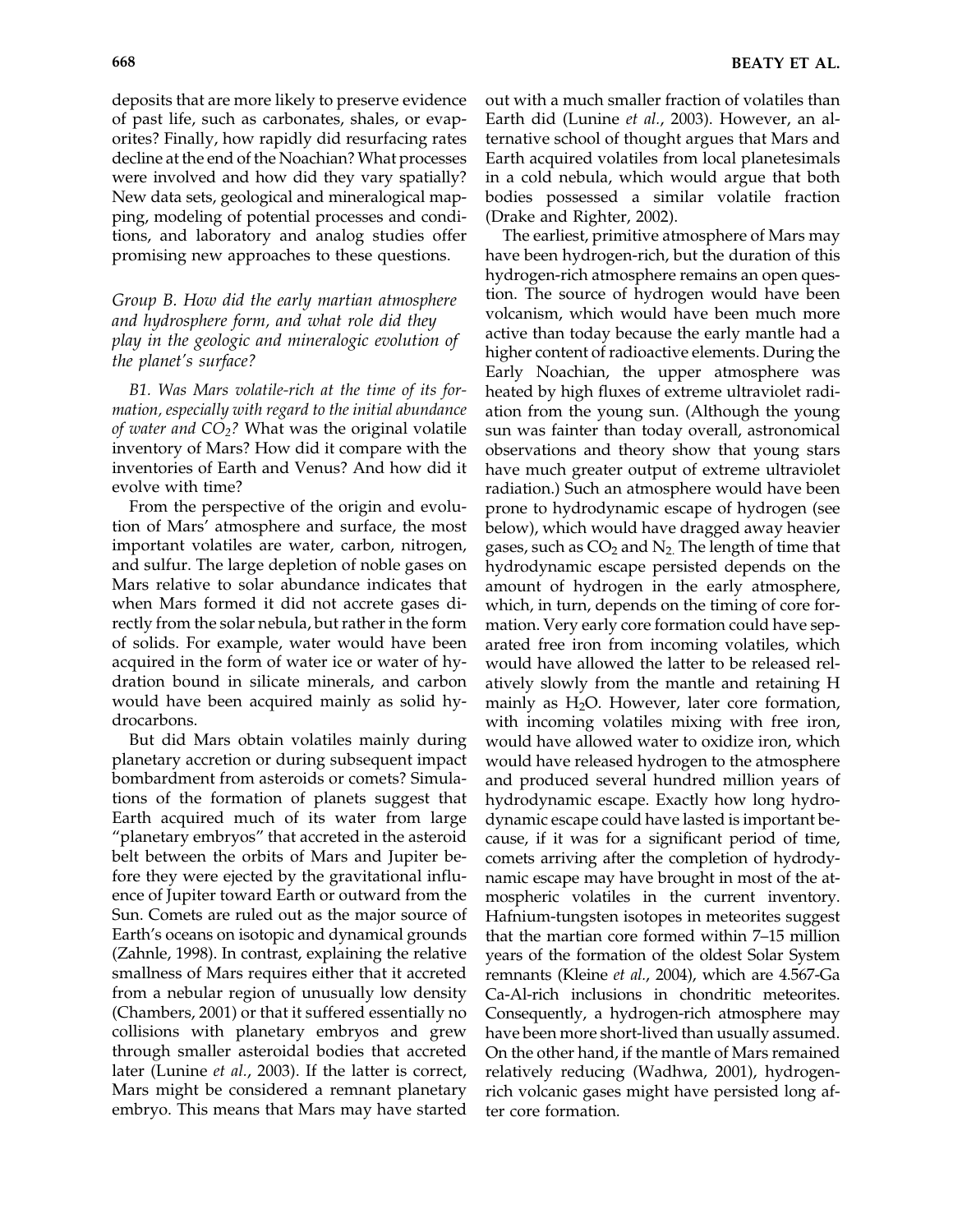The initial inventory of  $H<sub>2</sub>O$  on Mars is uncertain because we do not know how much water exists in the subsurface or how much has been lost over time. Estimates of the  $H_2O$  inventory have been derived based on both geochemical and geomorphological arguments. Dreibus and Wänke (1987) suggested that during the accretion of Mars,  $H_2O$  would have oxidized metallic iron, which would have released hydrogen into the atmosphere and space. At the end of accretion, they suggest that the only  $H_2O$  retained by Mars was the  $H_2O$  that was present in its mantle, which they estimated to be equivalent to a global layer of water  $\sim$ 130 m deep. They further estimated that, of this mantle inventory, only a small fraction—of the order of 10 m—was ever released to the surface. However, the regolith of present-day Mars could be much wetter if the reaction of  $H_2O$ with metallic iron was less than 100% efficient or if the planet gained a late veneer of water from impacts after core formation. Evidence for a large inventory of  $H_2O$  is provided by a long list of martian landforms whose morphology has been attributed to the existence of ground ice and groundwater (Carr, 1986; Squyres *et al.*, 1992). In particular, a larger inventory is supported by the existence of the outflow channels, whose distribution, size, and range of ages suggest that a significant body of groundwater has been present on Mars throughout much of its geologic history (Tanaka, 1986; Carr, 1986; Baker *et al.*, 1992). Based on a conservative estimate of the discharge required to erode the channels, and the likely extent of their original source region, Carr (1986) estimated that Mars may possess a crustal inventory of water equivalent to a global ocean 0.5–1 km deep. This compares with a terrestrial global inventory of  $\sim$ 2.6 km of water, contained primarily in the Earth's oceans and ice sheets.

Mars' initial bulk inventories of  $CO<sub>2</sub>$ , N<sub>2</sub>, and sulfur can be estimated on geochemical grounds. The Earth is estimated to have stored the equivalent of  $60-90$  bars of  $CO<sub>2</sub>$  in carbonate rocks. If this  $CO<sub>2</sub>$  were all released, Earth's atmosphere would be similar to that of Venus. Mars, scaling by its relative mass, may have had an original inventory of no more than  ${\sim}9$  bars of CO<sub>2</sub>, assuming that its volatile fraction was similar to Earth's. However, most of Mars' initial endowment of  $CO<sub>2</sub>$  appears to have vanished. With a surface area of  $\sim$ 10<sup>5</sup> km<sup>2</sup> and a thickness between 1 and 100 m, the residual south polar cap contains no more than  $0.6-60\%$  as much  $CO<sub>2</sub>$  as the atmosphere. The regolith on Mars contains an unknown amount of adsorbed  $CO_2$ , but probably  $<$  0.04 bar (Kieffer and Zent, 1992). Martian meteorites contain -0.5% carbonate salts by volume, which, when scaled to the crust provide  $<$  0.25 bar of CO<sub>2</sub> equivalent/km depth (Bridges *et al.*, 2001). Also, taken at face value, there is no evidence from remote spectroscopy that even a single carbonate outcrop exists on Mars (Christensen *et al.*, 2001). Thus, the current  $CO<sub>2</sub>$  inventory of Mars is perhaps a few times 0.1 bar, which, to the nearest order of magnitude, is  $\sim 0.1\%$  of the original estimated inventory.

Similarly, the current atmospheric  $N_2$  inventory is merely  $1.6 \times 10^{-4}$  bar, compared with 0.78 bar and 3.3 bars of  $N_2$  in the atmospheres of Earth and Venus, respectively. Nitrogen could perhaps exist on Mars as nitrate minerals. However, nitrates are largely absent from martian meteorites (Grady *et al.*, 1995), and the absence of any spectral evidence for nitrates on the surface does not lend much credence to the speculation that Mars has abundant nitrates. We can also consider the ratio of nitrogen to carbon. This ratio  $(\sim 1-3\%)$  is about the same for Earth, Venus, and Mars (assuming no hidden carbonate or nitrate reservoirs on Mars). But, whereas the ratio of the mass of the volatiles to the planetary mass is  $\sim$  0.01% for Earth and Venus, it is only 0.000005% for Mars. The simplest explanation is that Mars has lost carbon dioxide and nitrogen with equal efficiency, so that the nitrogen to carbon ratio has remained the same, but the volatile inventory has been greatly diminished. Impact erosion and hydrodynamic escape (see below) are plausible loss mechanisms that would remove volatiles en masse.

The initial volatile inventory suggested above is corroborated by considering the stable and most abundant isotope of krypton, <sup>84</sup>Kr, which is an excellent volatile tracer because it should not be subject to fractionation by gradual atmospheric escape of the kind that occurs today for hydrogen, nitrogen, carbon, and oxygen (Owen and Barnun, 1995). Thus, krypton has probably been retained ever since the end of heavy bombardment around  $\sim$ 3.5–3.8 Ga. The ratio  $\rm C/^{84}Kr$ is  $\approx 4 \times 10^7$  for Earth and Venus, but  $\approx$  (4.4–6)  $\times$  $10<sup>6</sup>$  on Mars. This suggests that the amount of  $CO<sub>2</sub>$ that Mars had when heavy bombardment and impact erosion ended was 10 times greater than now (*i.e.*, a 90% loss, consistent with isotopic fractionation of nitrogen). Given that Mars has  $\sim$ 6 mbars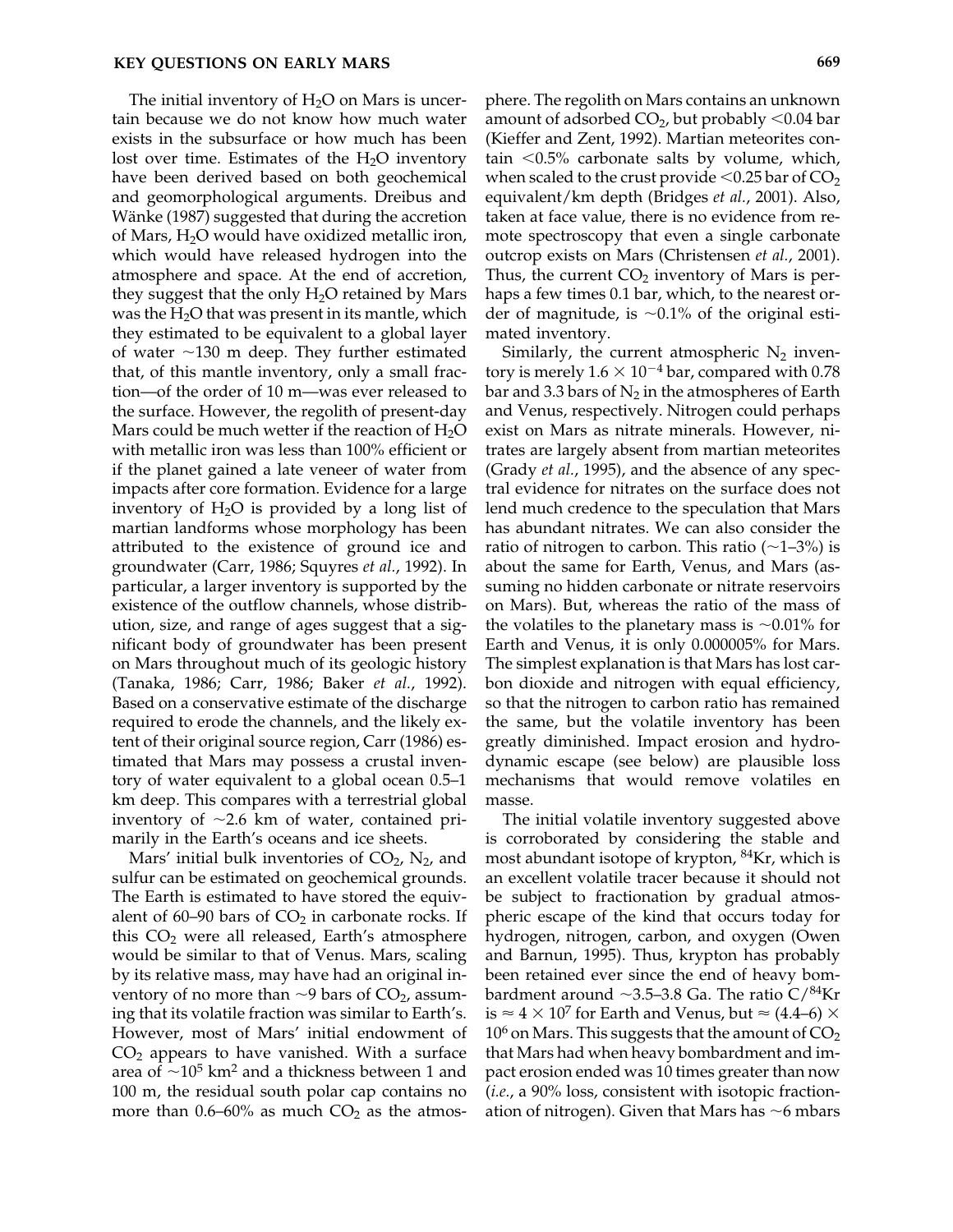of  $CO<sub>2</sub>$  now, the Kr abundance implies that around 3.5 Ga the atmosphere may only have had  $\sim$  60 mbars of CO<sub>2</sub>. In addition, the amount of  $84Kr/kg$  on Mars is only about 1% of that on Earth. This implies a factor of  $\sim\!\!100$  depletion (of both krypton and carbon) due to early atmospheric loss before 3.5–3.8 Ga, which is consistent with the predictions of impact erosion models. A primordial inventory of  $\geq 6$  bars CO<sub>2</sub> would be inferred, consistent with inferences about Mars' original endowment of volatiles on geochemical grounds.

One of the key volatiles mentioned above, sulfur, is unstable in a wet early martian atmosphere because its final form,  $SO<sub>2</sub>$ , is soluble. Nonetheless, did sulfur play an important role in the early atmosphere of Mars because of a large flux to the atmosphere? Large amounts of sulfur are thought to have been introduced by volcanism, particularly when Tharsis was forming during the late Noachian and Hesperian. Martian meteorites are approximately five times as rich in sulfur as in water, and it is possible that martian volcanic gases are richer in sulfur than water, in stark contrast to terrestrial volcanic gases (Wänke and Dreibus, 1994).  $SO_2$  might not be considered a viable greenhouse gas for warming early Mars with an active hydrological cycle because  $SO<sub>2</sub>$  is highly soluble and would rain out. However, if Mars were cold and dry, yet volcanically active, it is plausible that  $SO<sub>2</sub>$  could have poised the climate at subzero Celsius temperatures in a negative feedback with low temperature eutectic brines and acid-sulfate weathering. Any warming perturbation (for example, impact-generated warmth) would have produced  $H_2SO_4$ -rich brines and sulfate salts, consistent with abundant sulfate salts observed on Mars. Clearly, the role of sulfur in the early atmosphere warrants further study.

*B2. What were the principal mechanisms (and associated magnitudes) of volatile loss on early Mars?* Loss mechanisms for atmospheric volatiles can be divided into two groups: loss to space or loss to surface minerals. For Mars, both theory and isotopic evidence strongly suggest that there was significant escape to space, whereas the degree to which volatiles were lost into minerals remains an open question.

Martian volatiles can escape to space in the following ways: impact erosion, hydrodynamic escape, sputtering, thermal escape, and non-thermal escape. Impact erosion and hydrodynamic escape would have been important processes only on very early Mars. The other processes have likely dominated in the last 4 Ga or so.

*Impact erosion* occurs when the hot vapor plume from a large impact heats atmospheric molecules so that they exceed escape velocity. Modeling suggests that Mars was prone to atmospheric impact erosion and that this process alone could have reduced the mass of the early atmosphere by a factor of  $\sim$ 100 (Melosh and Vickery, 1989). Thus, if Mars started with a  $\sim$ 6 bar atmosphere after accretion, it may have been depleted to only 0.06 bar by  $\sim$ 3.8–3.5 Ga, when the early bombardment had subsided. Evidence for impact erosion comes from the martian  $\frac{40}{\text{Ar}}\frac{36}{\text{Ar}}$  and  $129$ Xe/ $132$ Xe ratios. The primordial gases  $36$ Ar and <sup>132</sup>Xe appear to have been lost early in the planet's history, whereas the enrichment of  $40Ar$  and  $129$ Xe, which result from the decay of radioactive  $^{40}$ K and  $^{129}$ I, respectively, is consistent with accumulation of these radiogenic isotopes after early atmospheric loss.

*Hydrodynamic escape* applies to a hydrogen-rich primitive atmosphere, which likely existed from 4.5 Ga to some later time that is poorly determined (see Question B1 above). Hydrodynamic escape occurs when the typical thermal energy of a gas in the upper atmosphere becomes comparable to the gravitational binding energy and the atmosphere expands into the vacuum of space, analogous to the solar wind. Heavy atoms are dragged along through collisions with hydrogen atoms. This leads to the loss of heavy gases and isotope fractionation. The noble gases on Mars display isotopic patterns that are consistent with fractionation by early hydrodynamic escape [*e.g.*, Mars'  $\rm{^{36}Ar/^{38}Ar}$  ratio of  $\rm{<}3.9$ , compared with a terrestrial ratio of 5.32 and the average carbonaceous chondrite value of -5.3 (Bogard *et al.*, 2001)]. By inference, major gases, such as  $CO<sub>2</sub>$  and  $N_2$ , should have also been lost through this process. A key question is whether hydrodynamic escape was more important than impact erosion. This depends on how long hydrodynamic escape persisted on early Mars.

*Sputtering*, or stripping by the solar wind, occurs when ions in the upper atmosphere are "picked up" by magnetic fields generated by the flow of the solar wind around the planet. Solar wind stripping would have been prevented by the presence of a substantial global magnetic field on early Mars, which would have forced the solar wind to flow around the planet at a greater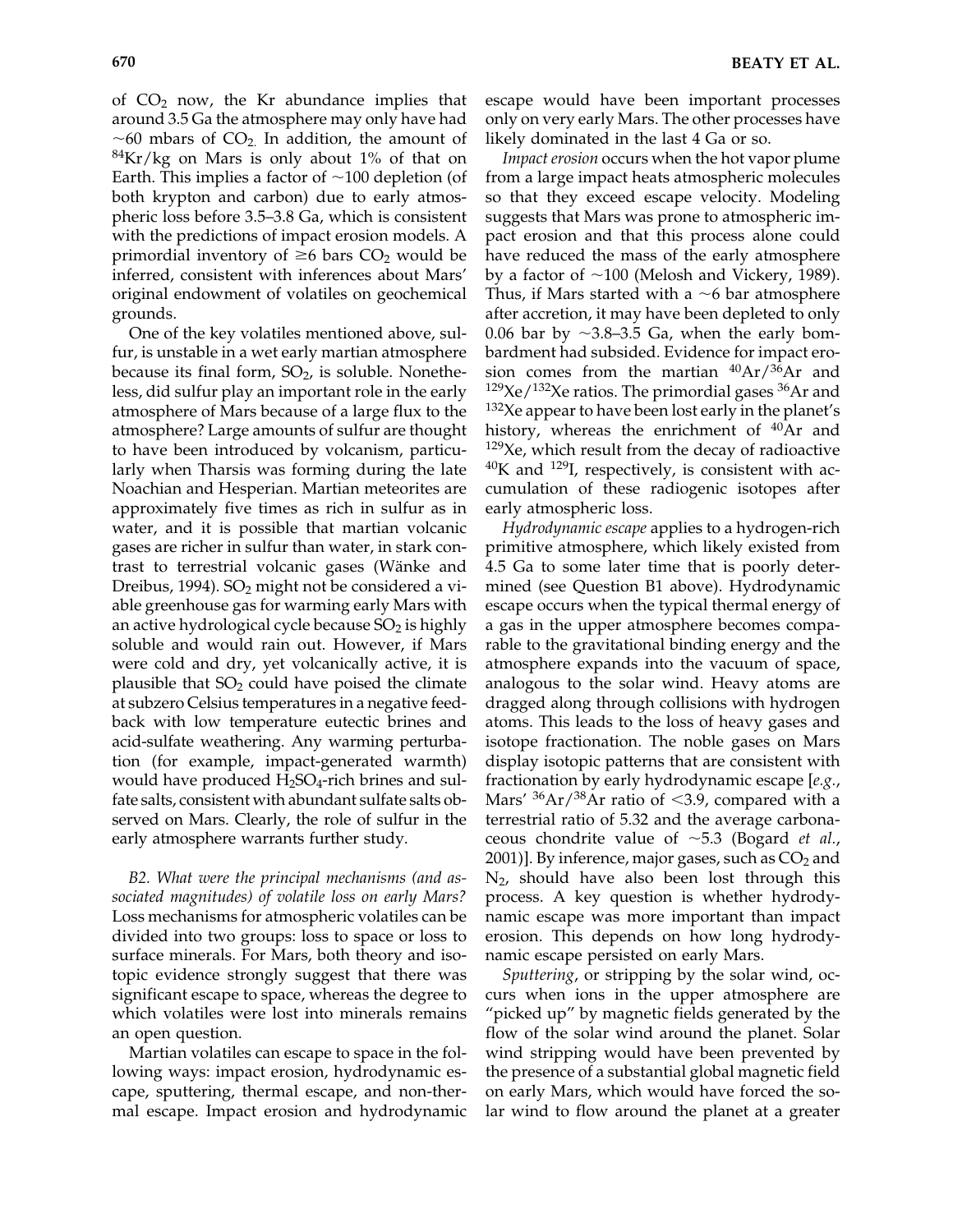distance, without significant atmospheric interaction. Thus, sputtering would have only been important after Mars lost its global magnetic field. The field probably disappeared some time before  ${\sim}4$  Ga, but an important question is when.

*Thermal escape* is when atoms at the base of the exosphere (~230 km altitude) are warm enough to escape, *i.e.*, there is a sufficient population above the escape velocity in the tail of the Maxwell-Boltzmann velocity distribution so that atoms are easily depleted. This is important today for hydrogen. However, *non-thermal escape* allows oxygen, nitrogen, and carbon to escape also. Ionized molecules  $(e.g., O_2^+)$  in the ionosphere combine with electrons in "dissociative recombination," which dissociates the molecules into atoms with enough kinetic energy to escape  $(O_2^+ + e^- \rightarrow O + O)$ . Such loss mechanisms have probably been important in the last 4 Ga of martian history and can account for observed isotopic ratios on Mars  $(e.g., <sup>15</sup>N/14N)$ . Effectively, water escapes because hydrogen and oxygen are both lost. However, the rate of water escape is so slow that if it had been constant over the last 4.5 Ga, the loss would only be equivalent to a global layer of water  $\sim$ 2.5 m deep.

Isotopic enrichment in N and C combined with modeling indicates a loss of 50–90% of the atmospheric species to space since  $\sim\!\!4$  Ga due to sputtering and non-thermal processes (reviewed by Jakosky and Jones, 1997; Jakosky and Phillips, 2001). Atmospheric losses are cumulative. For example, if impacts and hydrodynamic escape removed 99% of the earliest atmosphere and sputtering removed 90% of the remainder, the total loss would be 99.9%.

*Surface sinks* occur mainly in the presence of liquid water. For example,  $CO<sub>2</sub>$  will dissolve to form carbonic acid, react with the surface through chemical weathering, and precipitate as carbonates (*i.e.*,  $CO_2 + CaSiO_3 = CaCO_3 + SiO_2$ ). Similarly,  $SO<sub>2</sub>$  will react with water and rocks to form sulfates. While sulfates are clearly abundant on the surface of Mars, so far there is no spectral evidence of even a single carbonate outcrop. The amount of sulfate and carbonate that has been sequestered into the subsurface is also unknown.

Among the key questions to emerge from the above are: How important was hydrodynamic escape relative to impact erosion for volatile loss? When did Mars lose its global dipole field and become subject to sputtering loss? What is the ratio of volatile loss from escape to volatile loss to surface minerals? And, finally, where are the minerals that sequestered volatiles (carbonates, nitrates, and sulfates), and what is their total mass? The answers to these questions will require new modeling studies and the acquisition of paleomagnetic and compositional data from a variety of locations on the planet's surface.

*B3. Did oceans or large seas exist on early Mars, and, if so, what was their significance and ultimate fate?* Given the estimated size of the martian inventory of  $H_2O$  (equivalent to a global layer of water 0.5–1 km deep), the superficial resemblance of the planet's northern plains to an ocean basin, and the many large outflow channels that flow into the northern plains from the southern highlands, is there any evidence that oceans or other large standing bodies of water were ever present on the surface? Attempts to answer this question have relied on observations of martian landforms, regional topography, and geochemistry that have been cited as being analogous to large former standing bodies of water here on Earth. In this regard, plains boundaries and associated landforms around the northern lowlands (visible in Viking Orbiter images) have been described and variously interpreted as possible ice-sheet-related landforms at or near the margin of an icecovered ocean (Lucchitta *et al.*, 1986), as waveeroded shorelines (Parker *et al.*, 1989), or as frontal features associated with a catastrophically emplaced "mud ocean" (Jöns, 1990).

Although the question of as to whether an ocean even existed on Mars has not been settled, evidence in support of this possibility appears to be growing. Perhaps the most significant advance in addressing this question has been the global elevation measurements acquired by the Mars Orbiter Laser Altimeter (MOLA), which has provided a several orders of magnitude improvement in topographic accuracy and spatial resolution over what was known from Viking and Mariner 9. The MOLA data revealed that many of the suggestive landforms identified in earlier Viking-based studies as potentially indicative of shorelines fall within narrow ranges of elevation—possibly defining an equipotential surface, an observation that is consistent with erosion by a fluid in hydrostatic equilibrium (Head *et al.*, 1998, 1999; Webb, 2004). Additional evidence for an ancient ocean is hinted at by the presence of what appear to be broad, degraded erosional terraces around the highlands margin (Parker, 2005).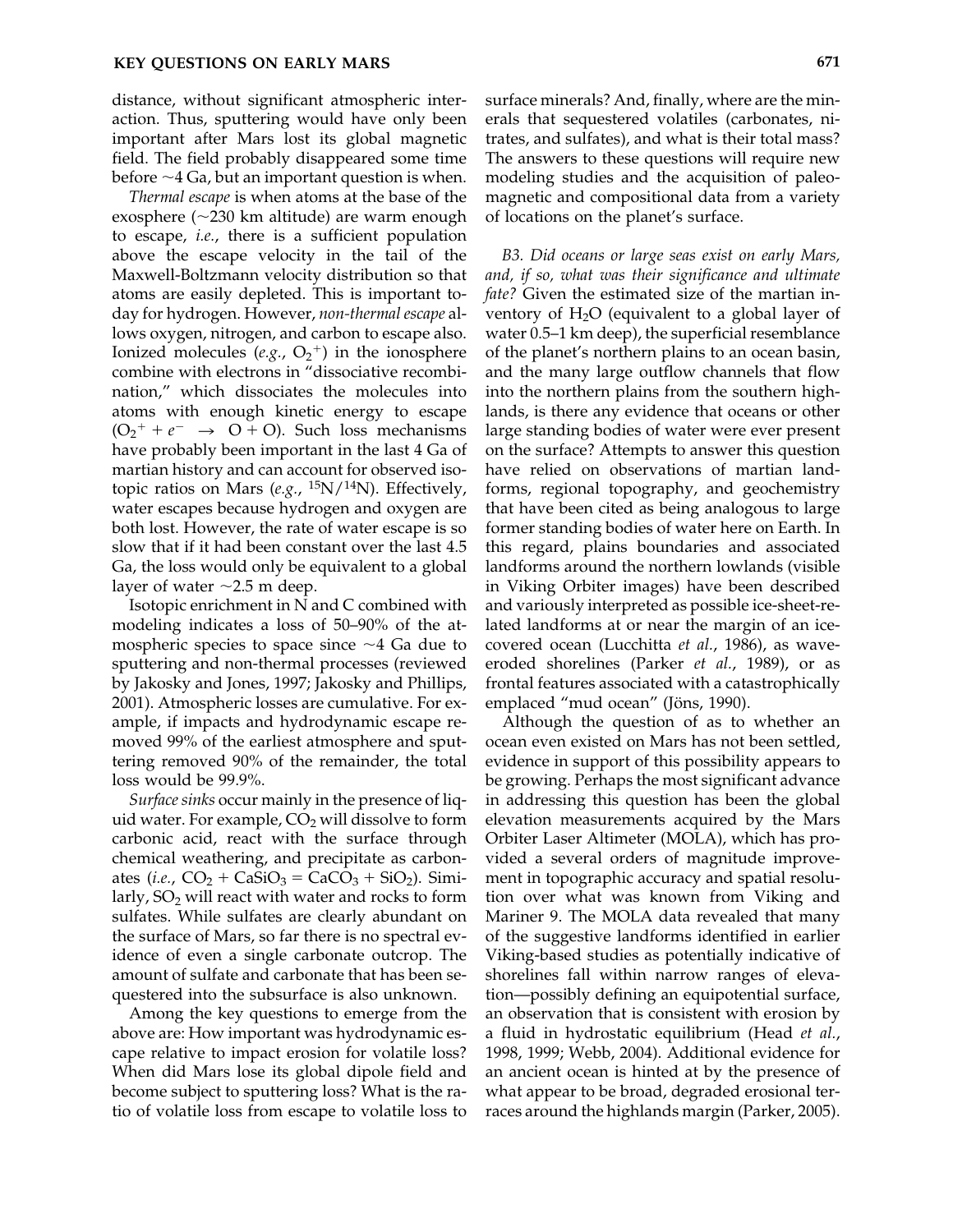In many places, these terraces appear to be cut, not only into the sloping highland margin, but also into large craters along the margin. These craters exhibit infilling to the same elevation, despite the fact that they are otherwise unrelated.

If the presence of a former ocean on Mars can be established, during what period (or periods) of martian history did it occur? The landforms identified by Lucchitta *et al.* (1986), Jöns (1990), and Parker *et al.* (1989) lie entirely within the northern plains of Mars and, based on crater counting of the plains surfaces to either side of them, probably date to the Late Hesperian/Early Amazonian. Until recently, this observation led to the widespread belief that, if an ocean ever occupied the northern plains, it probably resulted from the discharge of the outflow channels and thus would have first appeared about midway through Mars's geologic history. However, Clifford and Parker (2001) have argued that the former presence of an ocean can be deduced independently by considering the hydraulic conditions required to explain the origin of the outflow channels, and extrapolating them backwards in time. This analysis suggests that an ocean on Mars (as on Earth) was almost certainly an initial condition, having condensed shortly after the planet formed.

The basis for this argument is that when the outflow channels were most active [during the Late Hesperian and Early Amazonian (Tanaka, 1986; Hartmann and Neukum, 2001)], their source regions in the southern highlands stood some 4 km above the lowest point in the northern plains. Thus, much of the planet's inventory of groundwater was stored at high elevations. Such a state is possible as long as the groundwater is confined beneath a thick layer of frozen ground, a natural consequence of the extremely cold climatic conditions that are thought to have characterized this period of time.

But earlier in Mars's history, a substantially higher geothermal heat flow would have resulted in a substantially thinner hydraulic barrier of frozen ground, which makes the confinement of an elevated water table highly unlikely. If the current crustal dichotomy dates back to this era, then it implies that a primordial ocean, up to several kilometers deep and covering as much as a third of the planet, would have occupied the northern plains. Indeed, there is some evidence that indicates that such an ocean may have covered as much as 50% of the planet's surface. This evidence consists of the tentative identification of higher-elevation terraces that lie tens to hundreds of kilometers further into the Late Noachian cratered highlands then the most extensive shorelines inferred from the earlier Viking-based investigations (Parker, 2005). If these interpretations are correct, then it suggests that many other low-lying areas, such as the Argyre and Hellas impact basins, must have hosted interior lakes and seas as well.

In response to the long-term decline in planetary heat flow, the progressive cold-trapping of H2O into the polar regions and the pore volume of the growing thickness of frozen ground are expected to have created a large thermodynamic sink for any surface or groundwater—which potentially explains the eventual disappearance of the ocean and the apparent decline in outflow channel activity later in the planet's history.

*B4. What was the nature of the early martian atmosphere and climate, and how did they evolve with time?* The evidence for fluvial activity on the surface of early Mars is compelling. Valley networks, high erosion rates, and the recently discovered ancient sulfate deposits all argue for the presence of substantial quantities of liquid water. Thus, somehow the environmental and climatic conditions on early Mars must have been much different than they are today. But what were those environmental conditions? Specifically, was early Mars' continuously warm and wet conditions sustained by a long-lived greenhouse effect? Or were the necessary conditions produced episodically by impacts, volcanism, or a combination of the two?

A common approach to this vexing problem has been to invoke an early Mars atmosphere that generated a strong enough greenhouse effect to support an active hydrological cycle with rainfall and runoff. To appreciate the magnitude of the problem, however, consider what it would take to raise global mean surface temperatures on Mars to the melting point of water (273K) 3.8 Ga when solar luminosity was 75% of what it is today. A measure of the greenhouse effect is the difference between the planet's effective radiating temperature and its actual surface temperature. Today, this difference is  $\sim$ 5K. On early Mars, the atmosphere would have had to provide 77K of greenhouse warming to have raised global mean surface temperatures to the melting point of water. This means that the atmosphere would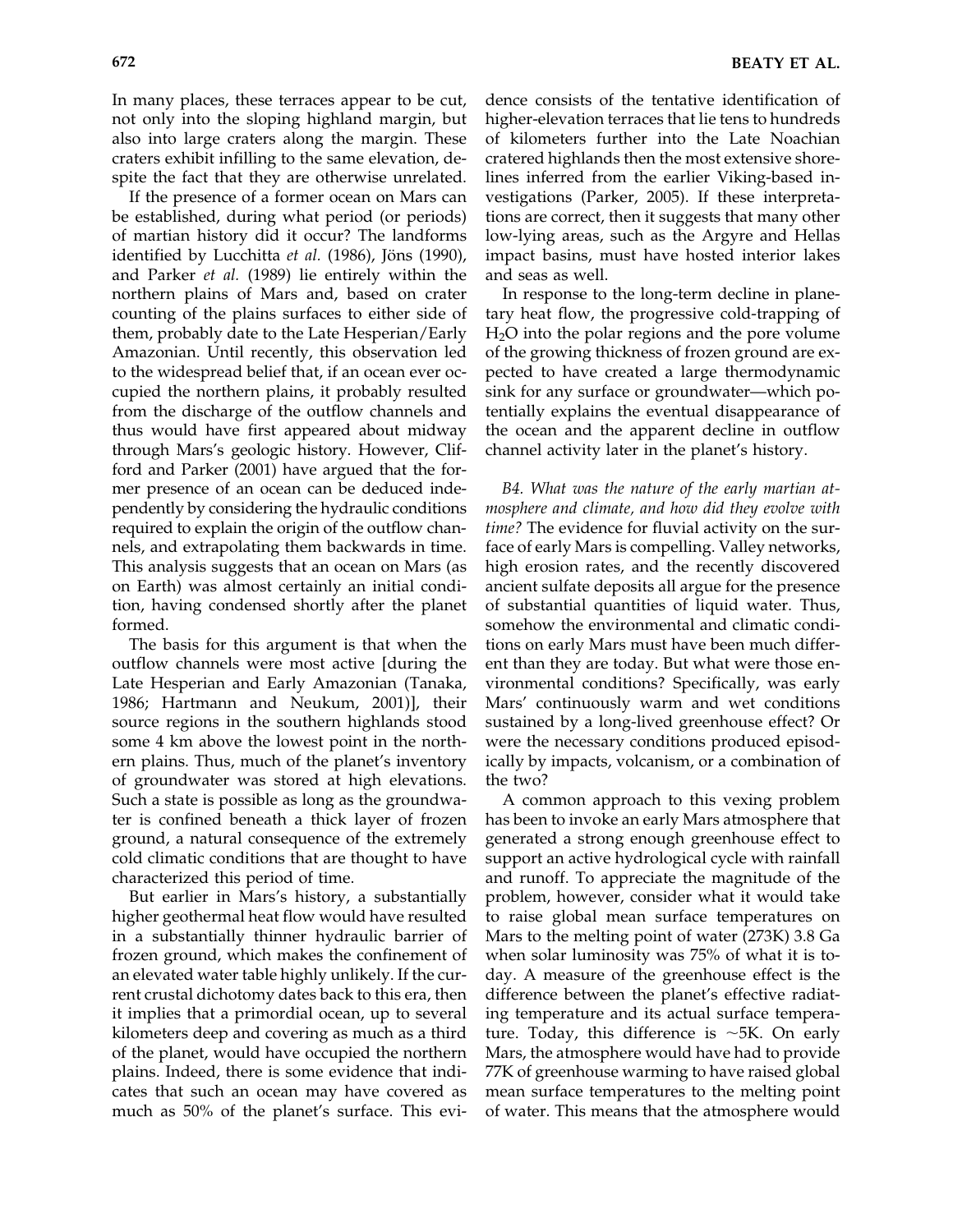have had to absorb  ${\sim}85\%$  of the radiation emitted by the surface (for a review, see Haberle, 1998). This is a major challenge for greenhouse theories.

A popular view for the mass and composition of the early Mars atmosphere is that it consisted of  $CO<sub>2</sub>$  and  $H<sub>2</sub>O$  with surface pressures as high as 5 bars. Such an atmosphere was initially thought to be capable of sustaining liquid water on the surface for extended periods of time (Pollack *et al.*, 1987), but the lack of any detectable carbonate outcrops from remote sensing observations is problematic. Furthermore,  $CO<sub>2</sub>$  ice clouds would form in such an atmosphere and limit the greenhouse effect by changing the thermal structure of the atmosphere through the release of latent heat (Kasting, 1991). This effect could be mitigated if the  $CO<sub>2</sub>$  clouds were global and the particles grew big enough to create an infrared scattering greenhouse (Forget and Pierrehumbert, 1997). However, the warming effect is limited by a negative feedback between cloud formation and surface temperature (Colaprete and Toon, 2003), and full three-dimensional general circulation models find it challenging, although not impossible, to create planet-wide surface temperatures above freezing (Forget *et al.*, 2004).

Alternative greenhouse gases are ammonia  $(NH_3)$ , methane  $(CH_4)$ , and sulfur dioxide  $(SO_2)$ , but each has significant problems.  $NH<sub>3</sub>$  is rapidly and irreversibly photolyzed to  $N_2$  and  $H_2$ , and would therefore require some kind of shielding to be effective (Sagan and Chyba, 1997). For methane to work as a greenhouse gas, high concentrations of it would have been required. Global mean surface temperatures above freezing could have been maintained by an atmosphere containing several bars of  $CO_2$  and  $\sim\!\!1\%$ CH4 (Kasting, 2002). While there are abiotic sources of methane (serpentinization of ultramafic rocks), concentrations this high are most easily achieved by methane-producing bacteria. High concentrations of  $SO_2$  ( $>10^{-3}$  ppmv) are also required to produce significant greenhouse warming (Postawko and Kuhn, 1986). Here, the problem is not the source because volcanic emissions could easily supply this much  $SO<sub>2</sub>$  Instead,  $SO<sub>2</sub>$  is a highly soluble gas and is rapidly converted to sulfates if oxygen is available.

The alternative to having a sustained continuous greenhouse effect is episodic climate change brought about by impacts and/or brief periods of intense volcanism. Both processes were particularly active early in Mars' history. The climatic consequences of brief periods of intense volcanism on early Mars have not yet been quantitatively explored. One could imagine that the climate could easily have been altered following a violent outgassing event, but in what direction that change would have taken the planet's climate conditions is uncertain. On Earth, for example, volcanically emitted  $SO<sub>2</sub>$  is converted to sulfate aerosols in the stratosphere, which has a cooling effect. Impact-generated climate change, on the other hand, has received some attention.

Large impacts are capable of delivering enormous amounts of energy to the planet's surface, ranging from  $\sim$ 10<sup>24</sup> J to produce a crater 250 km in diameter up to almost  $10^{27}$  J for a 2,000-km-diameter impact basin. The effects of such a large and sudden energy input have been investigated by Segura *et al.* (2002), who found that the vaporization of impactor and target material, combined with the atmospheric and surface heating associated with the fallout of the resulting debris, could melt and vaporize polar and near-surface ice on a global basis. The water vapor introduced into the atmosphere following an impact will contribute to greenhouse warming. As the atmosphere cools, this vapor will condense and precipitate out, creating a hydrological cycle of continuing evaporation and precipitation for as long as the energy supplied by the impact keeps the planet warm. In this way, early one-dimensional simulations indicated that large impacts are capable of producing global-scale precipitation that lasts from weeks to decades (Segura *et al.*, 2002). Average precipitation rates during this period may exceed 1–2 m/year, depending on impactor size (Segura *et al.*, 2002). More recent results from a three-dimensional model that includes a hydrological cycle, the radiative effects of clouds, and atmospheric circulation (Colaprete *et al.*, 2004) have shown that the effects can be more complicated and result in significant variability in local precipitation and seasonally reoccurring episodes of "warm and wet" conditions for as long as the impact-induced thermal perturbation lasts. This study indicates that decades of warmth and precipitation may result from the impact of objects only 8 km in diameter.

An attractive aspect of the episodic hypothesis is that it is consistent with the presence of the primary igneous materials olivine and pyroxene, and the lack of widespread weathering products such as clays (Bibring *et al.*, 2005; Mustard *et al.*,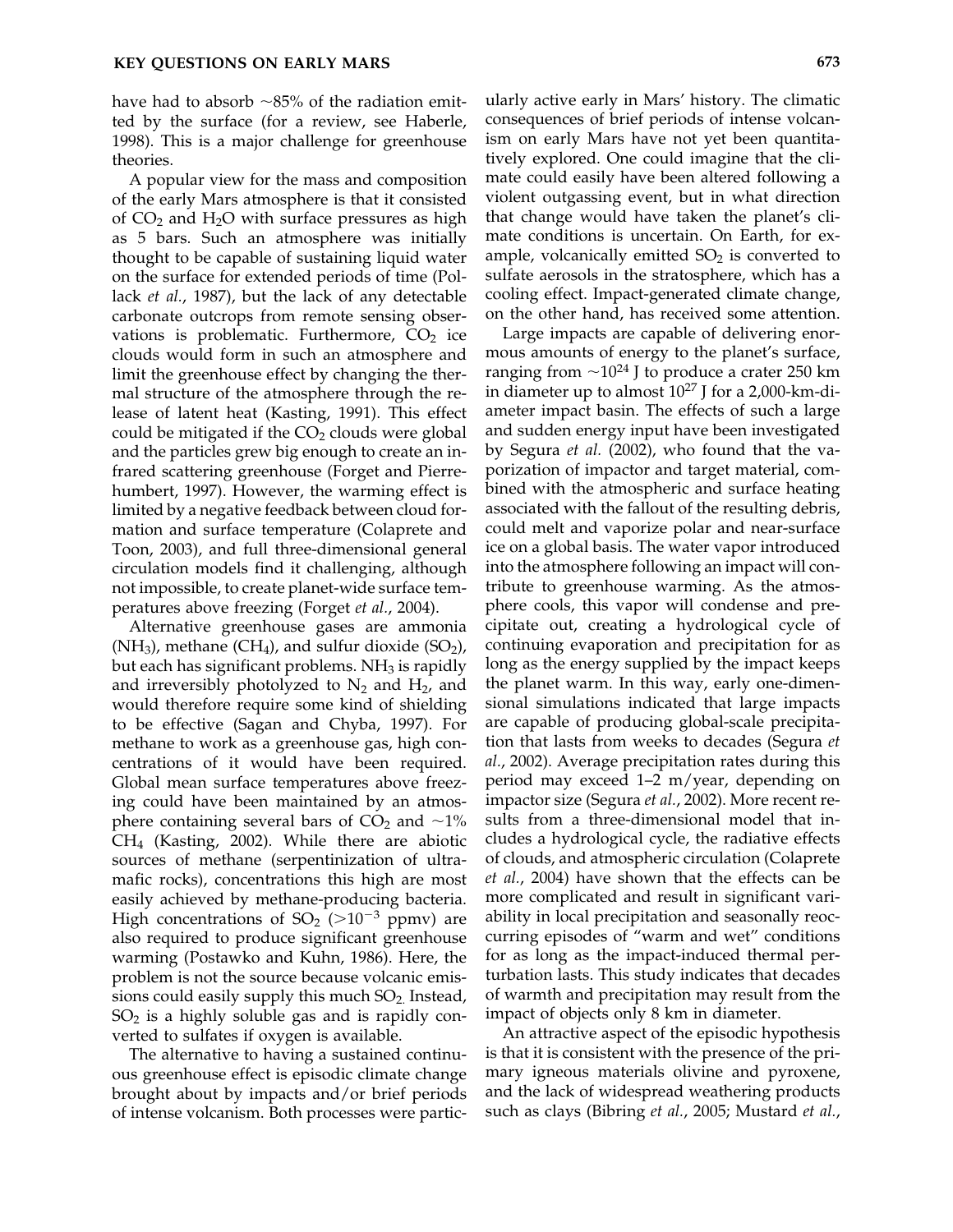2005a). Olivine, for example, can survive in a short-lived watery environment. On the other hand, it is not clear whether the erosion power of impact-induced rainfall is sufficient to explain all of the fluvial features. Nanedi Vallis, for example, may have experienced thousands, if not millions, of years of steady flow to produce its meandering morphology.

Based on this discussion, a key question is: How do we distinguish between rainfall generated by a continuously warm/wet climate and that generated episodically by impacts and/or volcanism? Our ability to answer this question hinges on the answers to three others: What were the sources and sinks of candidate greenhouse gases, how much was initially present, and how long did it survive in the atmosphere? How much rainfall was required to produce the observed fluvial features, and what was its timing and duration? And, finally, how much rainfall could have been produced by impacts during the late heavy bombardment versus that from a sustained climate?

*B5. What conditions and processes gave rise to the valley networks, and what were their discharge rates, durations, and continuity of flow?* Valley networks are frequently cited as the best evidence that liquid water was present on the surface of early Mars (*e.g.*, Carr, 1996). Baker *et al.* (1992) even suggested that valley networks are indicative of a past hydrologic cycle, which makes Mars the only planet besides the Earth, where such processes have occurred. Because of the profound implications valley networks have with regard to understanding the history of water on Mars, past climatic conditions, and, potentially, the development of life, they continue to be the focus of intense study by numerous investigators. As our knowledge of valley networks has increased over the last few decades, our thinking about their origin and the associated climatic conditions under which they formed has almost come full circle. More importantly, new topographic data and a rich variety of imagery data from Mars Global Surveyor, Mars Odyssey, and Mars Express have positioned us to make a number of breakthrough discoveries about the nature and origin of these important and enigmatic features (Fig. 1B and C). Potentially, these discoveries will not only increase our understanding of valley networks, but terrestrial drainage systems as well.

Valley networks were first recognized in Mariner spacecraft images (Driscoll, 1972; Schultz and Ingerson, 1973), and they immediately posed a paradox that in many respects still faces us today: How can fluvial features form on a planet where liquid water is unstable? To resolve this paradox, early investigators suggested that faulting (Schumm, 1974), liquid hydrocarbons (Yung and Pinto, 1978), lava (Carr, 1974), and even wind (Cutts and Blasius, 1981) may have been responsible for eroding the valley networks. However, many valley networks contain numerous tributaries that form integrated systems and exhibit a complex, anastomosing behavior that makes their origin by processes other than fluvial erosion difficult to reconcile (*e.g.*, Carr, 1981). Because a vast majority of valley networks occur in the older, cratered highlands, Sagan *et al.* (1973) and Sharp and Malin (1975) suggested that the ancient atmosphere was warmer and denser. Using Viking data, Masursky *et al.* (1977) built upon this concept and argued that because valley networks are so widespread in the highlands and they often erode up to rim crests of craters, early climatic conditions on Mars must have been capable of supporting rainfall. The climatic implications posed by the newly discovered valley networks quickly established the model where the martian atmosphere evolved from early warmer, wetter conditions to the colder, drier conditions seen today (Walker, 1978; Pollack, 1979; Cess *et al.*, 1980).

There are a couple of key interpretations that influenced much of the thinking about valley networks during the Viking era. The first was that of Pieri (1976, 1980), who noted that many of the valley networks visible in Viking data had low drainage densities, were flat-floored, and terminate in amphitheater-shaped heads, all of which are evidence that they were formed by groundwater sapping. This hypothesis implies that much of the water on early Mars was contained below the surface. An additional observation was presented by Carr and Clow (1981), who suggested that because valley networks are located on both the older, cratered highlands and the younger Tharsis volcanoes, there may have been two distinct episodes of valley network formation. The latter observation, in particular, presented scientists with a problem because, without the benefit of an early warm and wet climate, some other explanation was needed to explain the younger valley networks. Presumably, any water in the martian regolith would have frozen as the climate

**F1**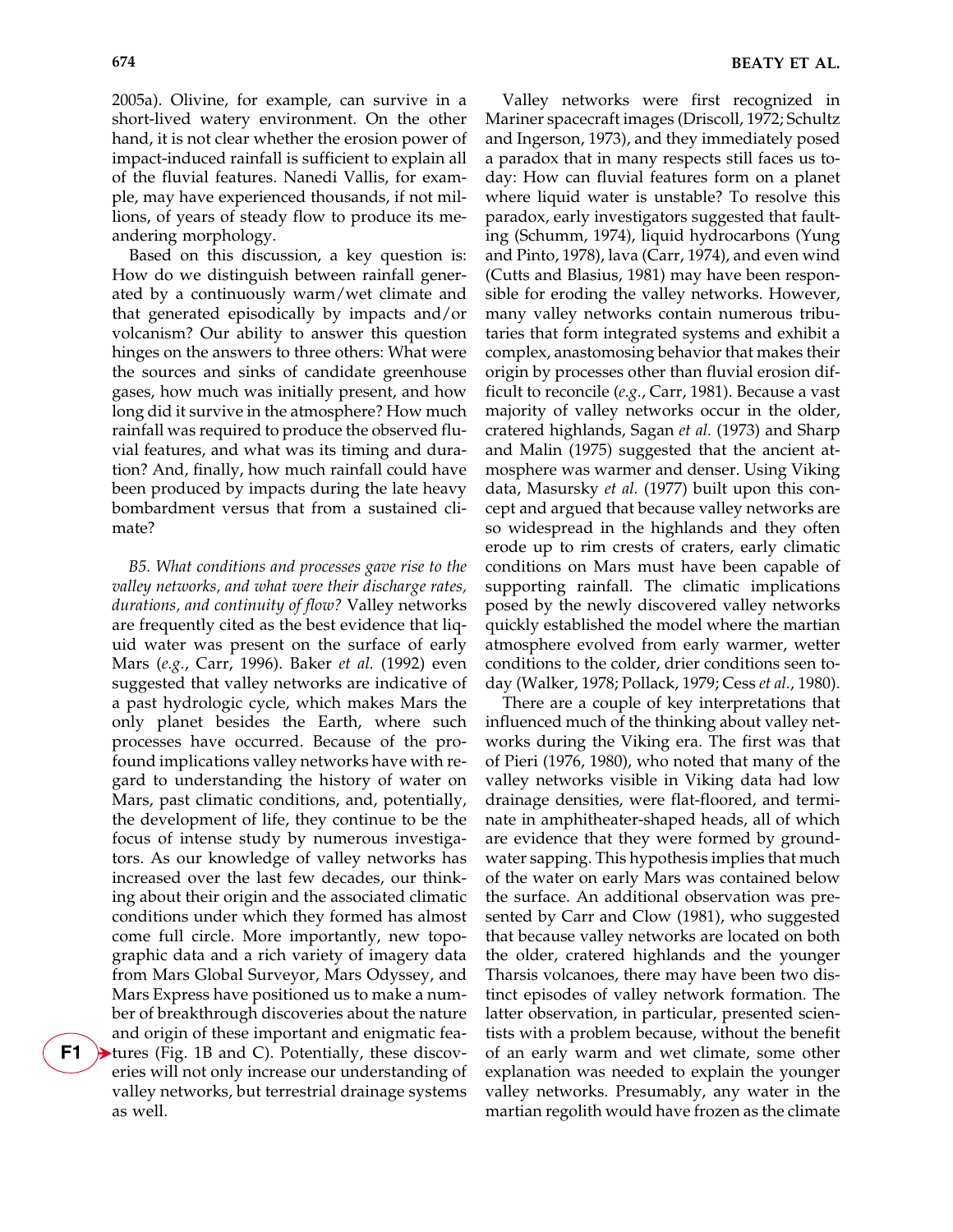**FIG. 1. Our understanding of valley networks has evolved as new and better spacecraft data have become available. A**: An area west of the Huygens impact basin as seen by the Viking orbiter. Note that many valley networks are difficult to recognize, but seem to occur as small, isolated segments. The drainage density also appears to be extremely low. However, there is a clear temporal relationship between the valley networks and modified impact craters. **B**: A 1-km-gridded Digital Elevation Model of the same area made possible from MOLA data. Superposed on the Digital Elevation Model are all fourthorder and higher streams extracted from conventional geospatial analyses techniques. **C**: A color mosaic from the High Resolution Stereo Camera. Note that it is now apparent that there are many smaller order tributaries associated with valley network systems. Compare the location of these tributaries with the position of fourth-order streams shown above in B. Essentially, the tributaries are space filling, which is expected from stream systems fed from precipitation and surface runoff.



became colder, so Gulick and Baker (1990) proposed that the geothermal heating of ground ice in the flanks of the Tharsis volcanoes was the source of the water. In their model, a portion of this meltwater discharged to the surface and carved the valley networks through sapping. This provided an elegant solution to the origin of the younger valley networks, and it is also consistent with the isotopic evidence that the water in the SNC meteorites had circulated in an environment similar to terrestrial magmatic hydrothermal systems (Leshin-Watson *et al.*, 1994).

While a hydrothermal origin of the valley networks on the flanks of young volcanoes gained wide acceptance, the case for a precipitation-related origin of the oldest valley networks began to falter because climate modelers had difficulty in creating the warmer, wetter conditions necessary to sustain above-freezing temperatures. For example, Kasting (1991) noted that any  $CO<sub>2</sub>$  ice clouds that formed in the primordial atmosphere would have reduced the convective lapse rate of the troposphere, thus reducing surface heating. His model indicated that the martian climate had always been cold and dry, which created a significant problem for explaining the origin of the oldest valleys.

In response, Squyres and Kasting (1994) proposed that the earliest valley networks were also formed by the geothermal discharge of ground**4C** -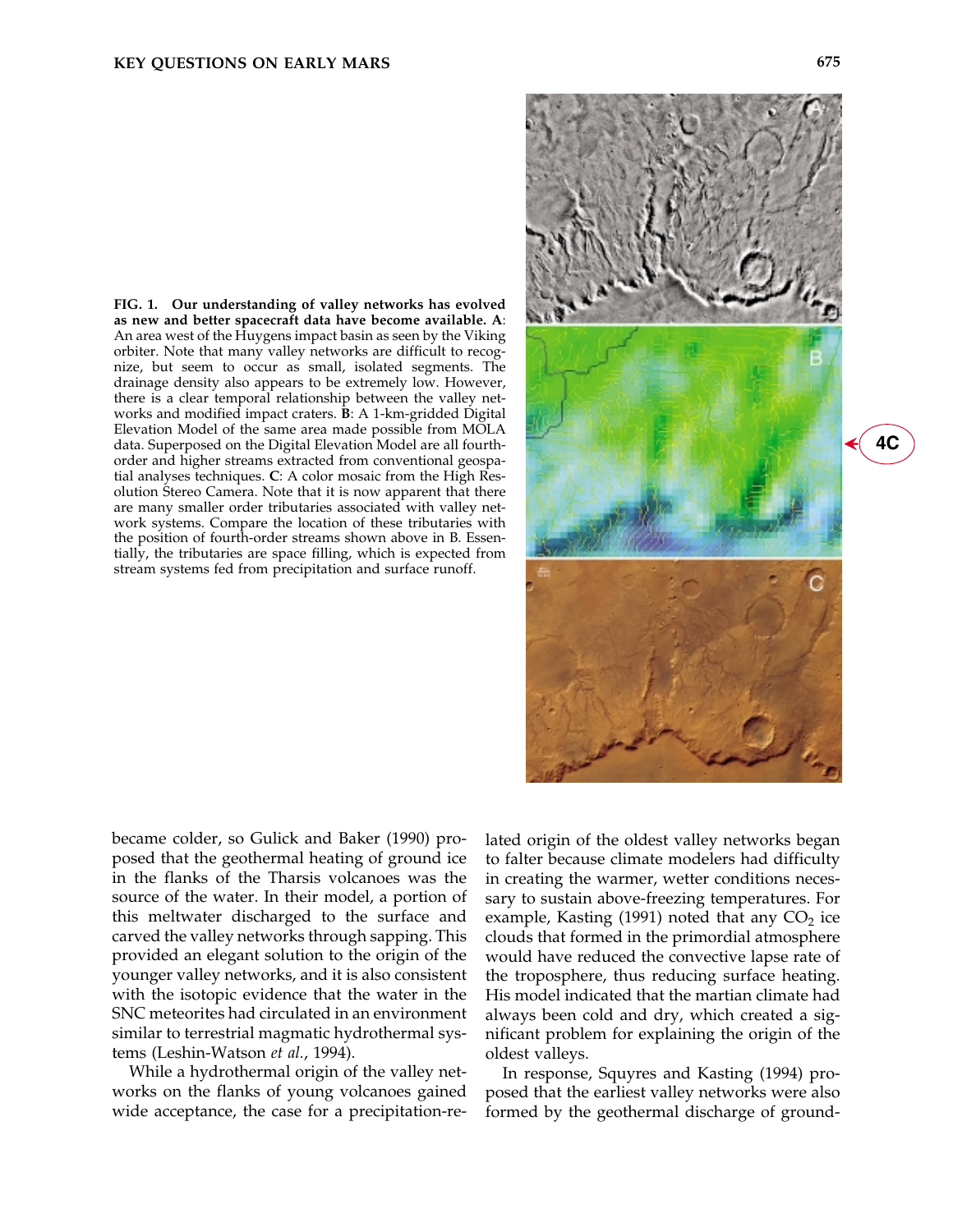water, which arose from a combination of a higher primordial heat flow and intense impact cratering during the period of heavy bombardment. Their model built on earlier work of Newsom (1980), Brakenridge *et al.* (1985), and Newsom *et al.* (1986), who had suggested that the interaction of impact melt, associated with a newly formed crater, with the water- or ice-rich early crust could have generated hydrothermal systems capable of eroding the valley networks that frequently emanate from crater rims. This explanation received additional support from Gulick (1998, 2001), who adapted the original hydrothermal model of Gulick and Baker (1990) and found that, given the proper conditions—such as high permeability and large igneous intrusions geothermal heating could potentially explain the older valley networks. These models suggest that it is physically possible for valley networks to form in a cold, dry climate.

Although a possible hydrothermal origin for the valley networks is widely acknowledged, it does not appear to satisfy all of the observational evidence. The case for and against a cold, dry early Mars has been discussed by Craddock and Howard (2002), who presented several arguments that they believed refute a hydrothermal origin. The most persuasive of these is the observation that valley networks frequently incise the rim crests of impact craters. If the water that carved these features was hydrothermally circulated from the crater interior, why would it discharge at the very peak of the crater rim? In contrast, atmospheric precipitation could readily explain this observation.

A more subtle argument notes that the valley networks were forming at the same time as other widespread modifications were taking place across the Noachian landscape, particularly with regard to other morphological characteristics of impact craters (Fig. 1). Craddock and Howard (2002) maintained that any mechanism for creating one set of features should be capable of explaining the other. While comparatively small amounts of material were eroded to form the valley networks, massive amounts were eroded to give modified impact craters their characteristic flat-floored, rimless morphology (Craddock and Maxwell, 1990, 1993; Craddock *et al.*, 1997; Craddock and Howard, 2002; Forsberg-Taylor *et al.*, 2004). Analyses of these characteristics, coupled with computer simulations of the affect of various geologic processes on crater morphology, indicate that the Noachian craters were modified by a combination of rain-splash and surface runoff (Craddock *et al.*, 1997; Craddock and Howard, 2002; Forsberg-Taylor *et al.*, 2004), which suggests that valley networks were as well.

Following the Kasting (1991) model, there were a series of other efforts to model the early Mars climate, all of which contradicted one another (Forget and Pierrehumbert, 1997; Mischna *et al.*, 2000; Colaprete and Toon, 2003). Climate models are important for determining how sensitive certain variables may have been in creating the early climate on Mars, but they are largely based on parameters that are unknown. The onus is on the geologic record to provide the clues for the nature of the early martian climate. Was Mars always cold and dry, or was early Mars warmer and wetter?

Perhaps the greatest advancement to our understanding of valley networks has come from the MOLA data. Coupled with high-resolution imagery data, it finally became possible to compare the density and location of valley networks with topography (Fig. 1B), thus enabling tests of previous assertions that the drainage densities of valley networks were low (Pieri, 1976; Carr and Chuang, 1997) and the networks occurred as isolated features or in clusters (Gulick, 1998). Both observations are frequently cited in support of the assertion that the valley networks resulted from hydrothermally induced groundwater sapping.

With the aid of the gridded MOLA elevation data and new computational algorithms (*e.g.*, Tarboton, 1997), investigators were quick to extract drainage basin information pertaining to the networks (Hynek and Phillips, 2003; Mest and Crown, 2004, Stepinski and Collier, 2004). Drainages of different magnitude can also be identified following several conventions (Horton, 1945; Strahler, 1952; Shreve, 1967). This information can then be used to characterize a number of parameters useful for describing a valley network system (*e.g.*, contributing area, relief, stream order, etc.). Although the techniques used in each study are slightly different, the general assessment is that the drainage densities of martian valley networks are several orders higher than previously deduced from Viking imagery data (Carr and Chuang, 1997). Despite this fact, it is not immediately clear whether these drainage densities are more comparable to terrestrial systems carved by surface runoff or groundwater sapping (R.A. Craddock and R.P. Irwin, 2005, personal communication).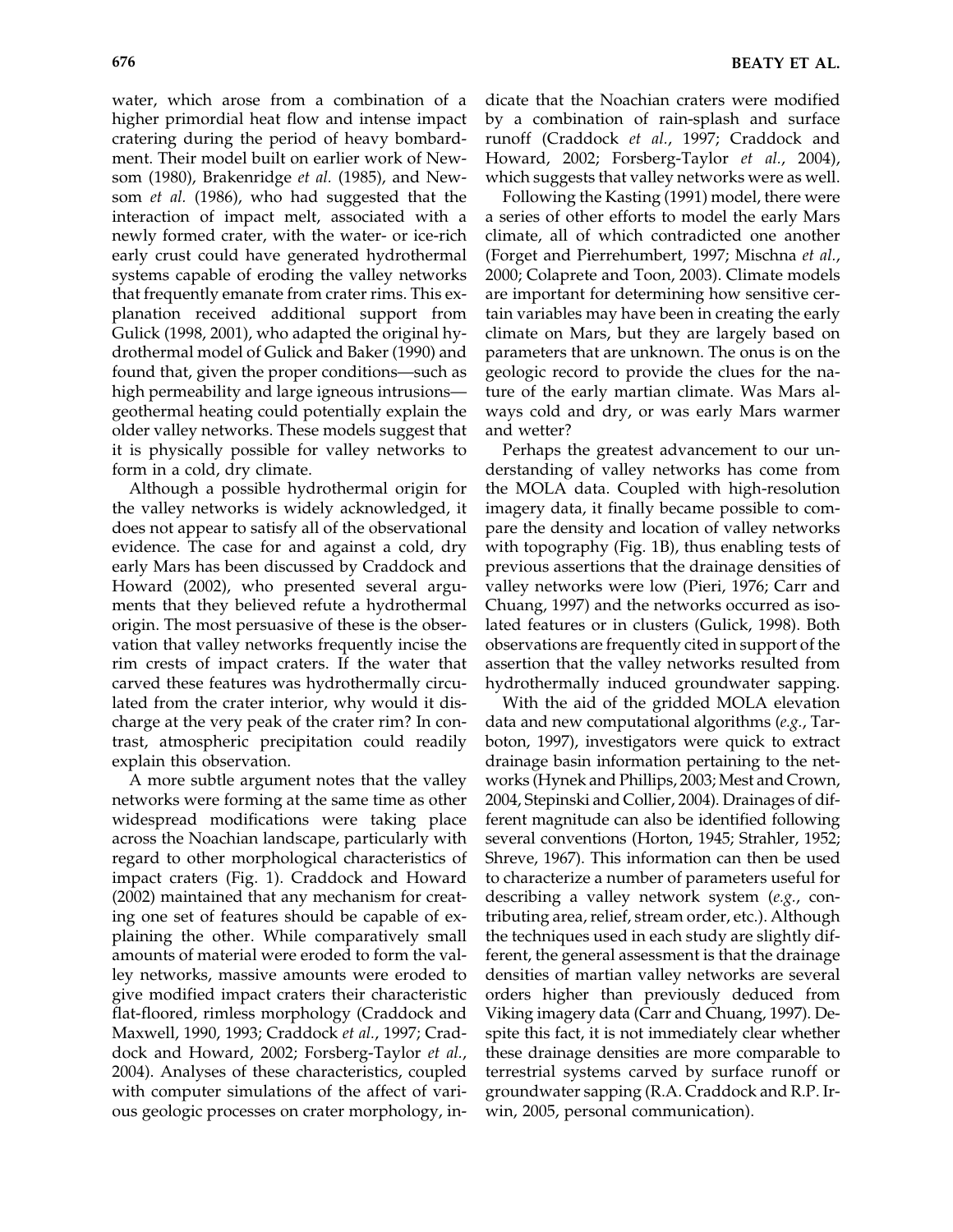Finally, a number of fan-like deposits have recently been found in some large impact craters that lie at the terminus of major valley networks (Malin and Edgett, 2000; Williams *et al.*, 2004; Moore and Howard, 2005). Typically, these deposits contain branching, downslope ridges that are suggestive of a distributary system, as well as sinuous, meandering ridge forms that are suggestive of migrating and cutoff meanders. These features imply that surface flow was persistent on early Mars. Currently, it is not clear how widespread these fanlike features are, but they may imply that early martian climatic conditions did not simply decline monotonically with time. Rather, there is growing evidence from the study of valley networks to suggest that there was at least one or two "climatic optimums" during the early history of Mars (*e.g.*, Irwin *et al.*, 2005). Perhaps these climatic optimums were fed by geologic events, such as the outbursts associated with the formation of the large outflow channels, degassing associated with Hesperian volcanism, or the formation of large impact basins (Segura *et al.*, 2002). The acquisition of higher-resolution topographic and imagery data from existing and future spacecraft may resolve a number of these issues.

*B6. How was the chemistry and mineralogy of the early martian crust influenced by atmospheric, surface, and subsurface processes?* As argued in the discussions of the previous questions, there is considerable evidence that surface water was abundant on early Mars. Potential sources that may have contributed to aqueous alteration include the early atmosphere; drainage systems, lakes, and other large standing bodies of water (Baker *et al.*, 1991; Newsom *et al.*, 1996; Cabrol *et al.*, 2001; Clifford and Parker, 2001); and the likely presence of shallow and deep aquifers (Clifford, 1993; Forsberg-Taylor *et al.*, 2004).

Given the active igneous processes that were also occurring at this time, to what degree did water/rock interactions affect the martian crust? Such aqueous geochemical processes are important, not only with regard to their implications for the mineralogy of the early crust, but also because of their relevance to the habitability of Mars—including the existence of aqueous and hydrothermal environments connected with volcanism, impact crater formation, and with the origin of the surface "soil" deposits on Mars.

Evidence for aqueous alteration on Mars comes from the martian meteorites, orbital remote sens-

ing, and surface missions. The martian meteorites represent actual samples of the upper crust, and their mineral composition (summarized by Bridges *et al.*, 2001) indicates conditions of formation that are somewhat different from those that are presently found at the surface. Although chemical and radiogenic evidence for a surface-derived chemical contribution to the alteration minerals surface component exists in some of the meteorites (*e.g.*, Rao *et al.*, 1999), their composition is most consistent with alteration in an alkaline and reduced environment controlled by water–rock interactions, and not the oxidized acidic environment found at the surface (Zolotov *et al.*, 2004). Precipitation of the carbonates in the ALH 84001 meteorite is consistent with fluids rich in  $CO<sub>2</sub>$ (Golden *et al.*, 2001), but carbonates are scarce on the surface, especially compared with sulfates. Orbital thermal infrared studies have revealed controversial spectral evidence in some areas that can be interpreted as widespread basalt alteration (*e.g.*, Wyatt and McSween, 2003). Evidence for the presence of clay minerals on the surface of the ancient highlands has recently been revealed in near-infrared data from Mars Express (Fig. 2)  $\blacktriangleleft$ (Bibring *et al.*, 2005; Mustard *et al.*, 2005b).

The MERs have found dramatic evidence for aqueous geochemical processes in the form of chemical sediments (sulfates) and precipitates (hematite) in Meridiani Planum (Squyres *et al.*, 2004). Evidence for basalt alteration and chemical precipitates in rocks on the floor of Gusev crater and the nearby Columbia Hills has also been discovered (Fig. 3) (Haskin *et al.*, 2005). The identifi cation of aqueous minerals by the MERs is based





**F2** -

**F3** -

**FIG. 2. Clay mineral occurrences in the martian highlands from the Omega instrument on Mars Express (Bibring** *et al***., 2005; Mustard** *et al***., 2005b).**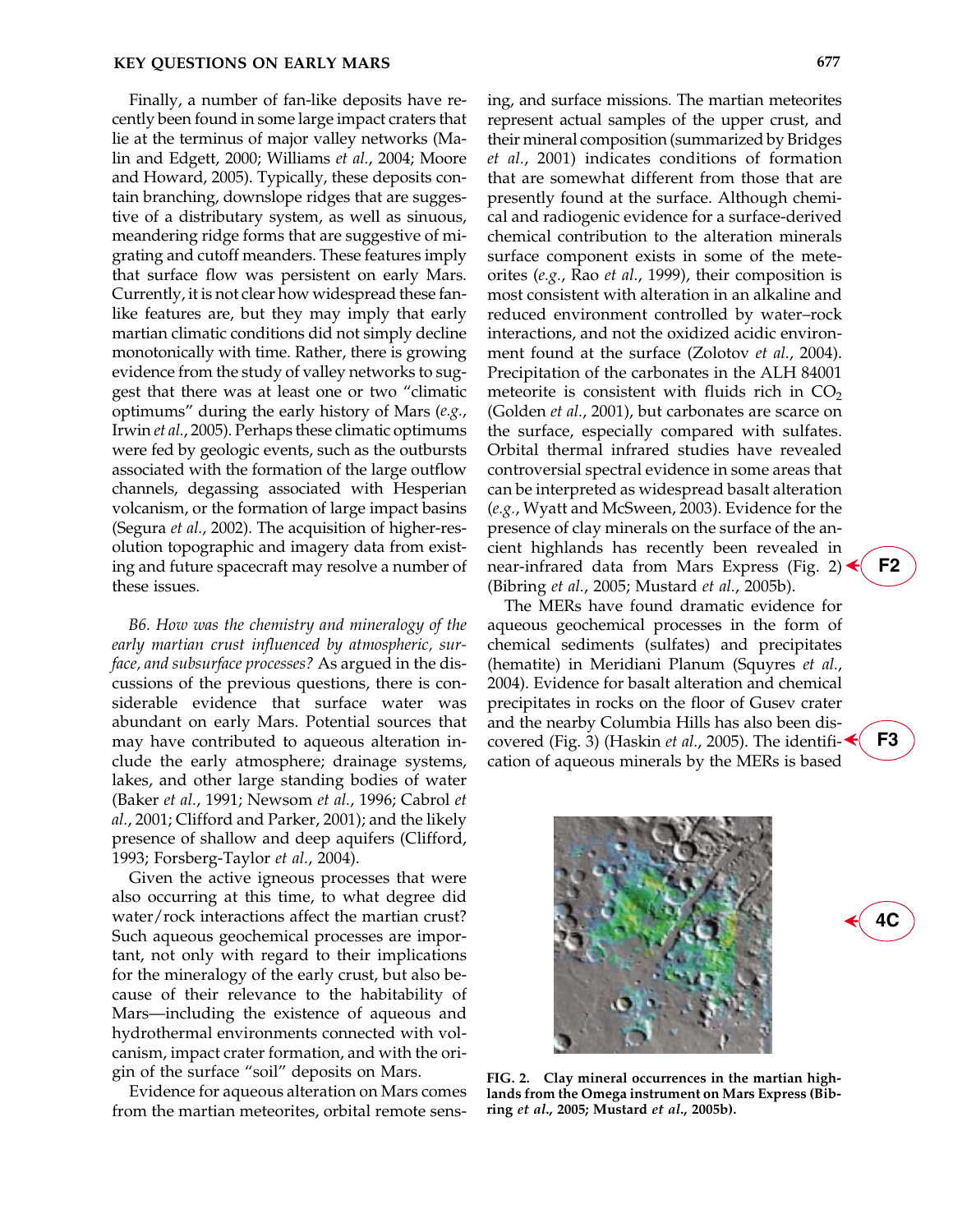**4C** -



**FIG. 3. MER rover Spirit PANCAM image of the breadbox (thick arrow) and pot of gold (thin arrow) outcrops.** This outcrop exhibits morphological and chemical evidence for aqueous alteration processes.

on the bulk chemistry determined by the Alpha Particle X-ray Spectrometer and characteristic thermal infrared spectra from the Mini-Thermal Emission Spectrometer experiment, whereas ironbearing minerals are identified by the Mössbauer spectrometer. In some cases, very high concentrations of sulfate salts  $(\sim 30\%$  SO<sub>3</sub>) have been found in the soil, such as at the Paso Robles site.

The role of volcanism in hydrothermal processes has long been discussed, and theoretical studies suggest that hydrothermal systems should be common on Mars (Gulick, 1998). Volcanic aerosols are the canonical explanation for the high sulfur and chlorine in the martian soil (Clark and Baird, 1979) and the abundant sulfate at the MER landing sites, and volcanic hydrothermal fluids could have also transported mobile elements to the soil (Newsom *et al.*, 1999). However, there is no evidence to date of a martian "Yellowstone" hydrothermal deposit. The formation of large outflow channels and chaos regions are potentially indicative of magmatic interactions with ground ice (Carr, 1996; McKenzie and Nimmo, 1999), but evidence for the type of alteration in these areas that could be connected to such a process has not been discovered. As with large volcanoes, the formation of large craters on Mars should have resulted in massive hydrothermal systems that lasted for tens to hundreds of thousands of years (Newsom, 1980; Rathbun and Squyres, 2002). Impact crater hydrothermal processes may have also contributed to the formation of the martian soil (Newsom *et al.*, 1999; Nelson *et al.*, 2005).

The origin of the martian soil has received the most attention as far as the role of aqueous and hydrothermal processes on Mars. Models for the origin of the soil include palagonite formation, hydrothermal alteration, and acid-fog weathering. McSween and Keil (2000) showed that acidfog weathering (Banin *et al.*, 1997) cannot satisfy the chemical constraints, though palagonitization (the alteration of basaltic glass) can satisfy them with the addition of volcanic aerosols.

Recent work on terrestrial analogues (Hagerty and Newsom, 2003) has shown that hydrothermal alteration can produce FeO-rich clay minerals, including saponite, that also have low CaO abundances and high FeO when compared with their basaltic protolith, which makes them ideal candidate components of the martian soil (Nelson *et al.*, 2005). The presence of a hydrothermal alteration component is consistent with an origin for the soil in which aeolian erosion of hydrothermally altered FeO-rich basaltic rock preferentially removed the altered minerals, and the basaltic rock then became a geochemical sink for mobile elements, such as S and Cl, which would have been contributed by fluids, volcanic aerosols, or a combination of both processes. An important aspect of this model is that the formation of the altered basalt component of the soil could have occurred at any time in the past, such as during wetter periods early in Mars history, which would explain the absence of soil components that require the presence of water. The identification of minerals such as jarosite and kieserite in the soils suggests that weathering on the surface, at least in the recent past, occurred in a very water-limited environment (Madden *et al.*, 2004). In addition, the soils contain unaltered olivine, possibly from aeolian erosion, which suggests that the present soil has not experienced much alteration (Morris *et al.*, 2004). Was the weathering environment drastically different early in Mars' history? As yet, we do not know for certain.

## *Group C. Did life arise on early Mars?*

*C1. Did life develop on early Mars, either through seeding by meteorite transport from Earth, or by an*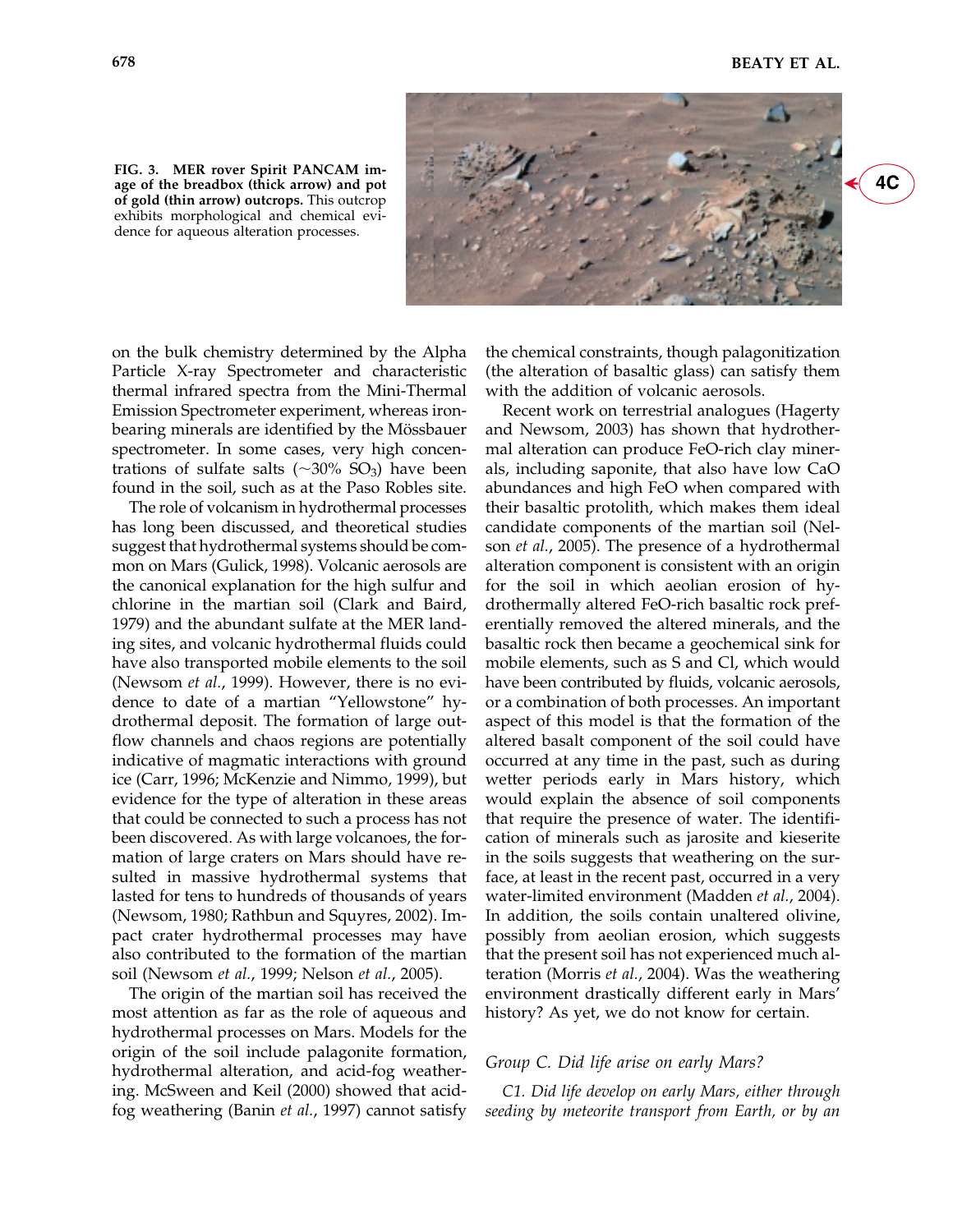*independent genesis?* The question of martian life embodies essentially three basic aspects. The first involves the possibility that Mars may have sustained an independent origin of life. The second involves the potential for life to have developed on one planet and be subsequently transferred to another by impact ejection and gravitational capture (*i.e.*, panspermia). The third focuses on the potential for Mars to have sustained and evolved life, following its initial appearance. Questions of an independent origin of martian life or, alternatively, of an origin by panspermia are discussed here, while the question of habitability—a concept that bears most directly on the opportunity for Mars to sustain life after it appeared—is addressed in the next section.

How life begins anywhere remains a fundamental unsolved mystery. Clearly the origin (or origins) of life involves sequences of chemical processes that have been shaped by their environment. But life also embodies an inherent complexity (high information content) that consists of molecules and structures. Such complexity has emerged from an evolutionary process of survival against environmental challenges and changes. Like planets, biospheres embody the paths and outcomes of local history. Accordingly, the origin of life on Earth probably represents only one pathway among many along which life can emerge. Understanding the universal principles that underlie the origins of life therefore requires observations of inhabited planets in addition to Earth. These universal principles should be sought by determining what raw materials of life can be produced by prebiotic chemical evolution in space and on planets (Des Marais *et al.*, 2003). How organic compounds are assembled into more complex molecular systems and the processes by which complex systems evolve those basic properties that are critical to life's origin are key concerns that need to be addressed. Basic properties critical to life include, among others, capturing energy and nutrients from the environment, metabolism, and manufacturing copies of key biomolecules.

Mars is the most accessible and easily explored of all of the other planets that might have hosted another biosphere. Recent missions have shown that Mars may have been habitable, at least during certain epochs in its distant past (*e.g.*, Squyres *et al.*, 2004). The martian crust has probably retained an excellent record of its earliest history, an epoch when our own biosphere probably began but whose mark on the geologic record has been destroyed by tectonic activity. The early environments of Mars and Earth may have been more similar than those environments that emerged later in their histories (McKay and Stoker, 1989). Similarities include active volcanism (producing similar volcanic gases), meteoritic impacts, bodies of liquid water, and mildly reducing atmospheres. These shared traits imply that conditions for the origins of life on Earth and Mars also were similar.

We might expect, therefore, that prebiotic chemical evolution on Mars was similar to the sequence that occurred on Earth, though the inevitable divergence of environmental conditions on the two planets ultimately would have caused the trajectories of biological evolution to diverge. This hypothesis predicts that characteristics of any ancient martian life can be defined, at least in part, from studies of early life on Earth. In our biosphere, hydrogen and reduced sulfur compounds are near-universal substrates for bacteria and archaea; therefore early life probably utilized them. Microorganisms utilize redox reactions for energy. Most carbon compounds that serve as cellular constituents and core metabolism are the same. Reactions that lie at the core of intermediary metabolism might be similar for all carbonbased life (Morowitz, 1992).

But even if the early biospheres of Earth and Mars were indeed quite similar, our search for life on Mars clearly might reveal much more. Are the conditions that favor the origin(s) of life different from those that sustain it? Which environments were truly habitable on early Earth, and on early Mars? The presence of liquid water was probably not solely sufficient; sources of chemical energy (Hoehler, 2004) and some threshold of environmental stability were also required. How was any evidence of these environments preserved in rocks, and which particular features should be sought? If life emerged on Mars, did it adapt to changing conditions and persist for millions to billions of years? Did various key traits of life (*e.g.*, photosynthesis, methanogenesis, iron and sulfur oxidation, elaborate cellular shapes) develop, and, if so, when? And how is their evidence recorded in ancient geologic records? What limits the complexity of organisms?

One fruitful approach to address these and other questions for early Earth has been to define the crustal reservoirs of biologically important elements such as carbon (Des Marais, 2001), nitrogen, sulfur (Canfield, 2001), phosphorus, and key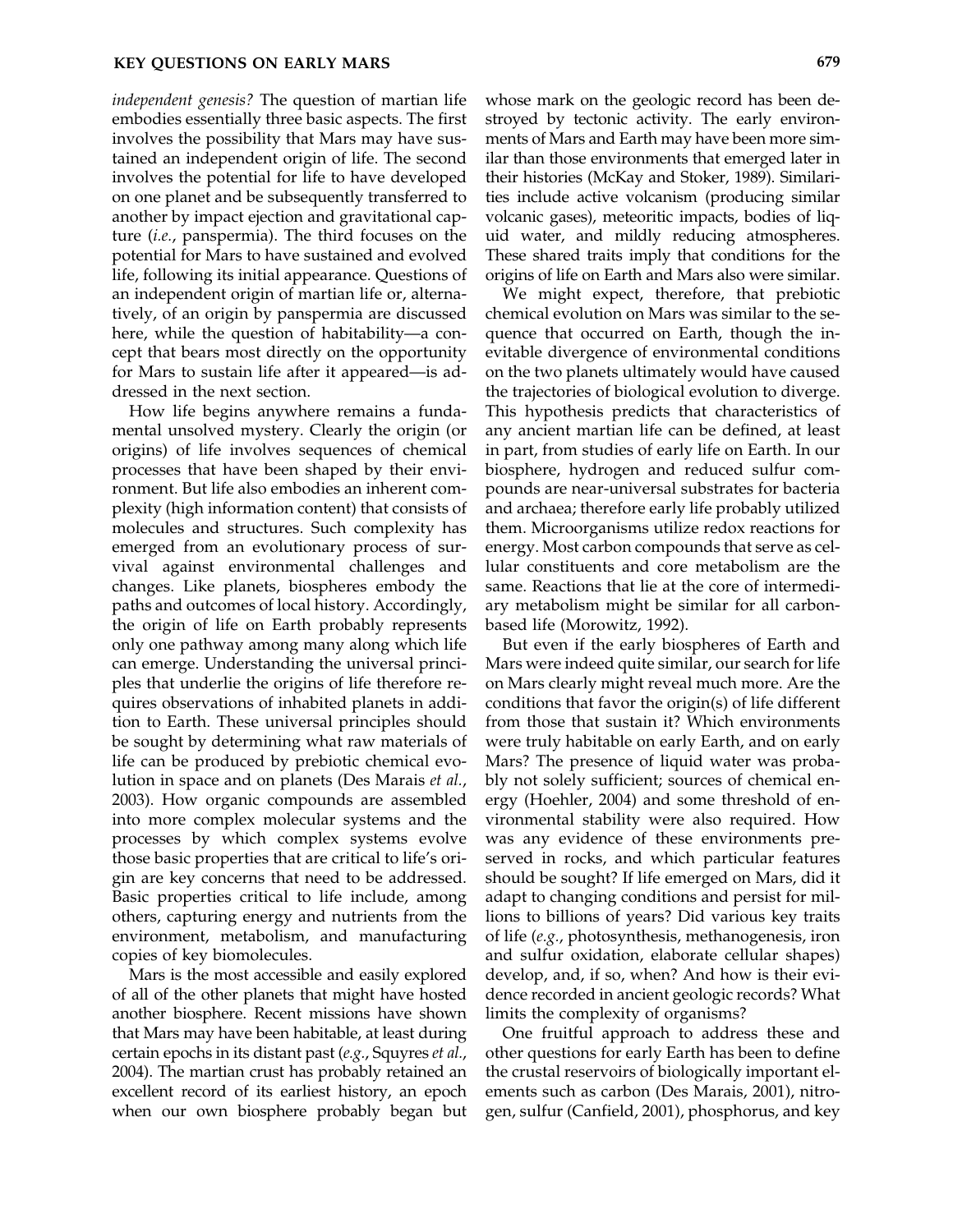metals, and also to understand the processes that link those reservoirs. On Earth, these networks of processes and reservoirs are called biogeochemical cycles. Many of the key processes—namely, erosion, sedimentation, tectonics, volcanism, atmospheric exchange, and aqueous processes have probably also been important on Mars. Studies of such cycles provide a valuable context for understanding the habitability and habitation of Mars, both today and in the distant past. They also help to define the geochemical "noise" against which any biological "signals" must be discerned. What has been the relationship between geochemical processes and near-surface environments? Have hydrothermal processes played major roles? What key minerals have affected the availability of nutrients for life? Which minerals have preserved records in ancient rocks of habitable environments and, potentially, life? What processes control the distribution of trace gases such as methane in the martian atmosphere? What are the key physicochemical parameters (pH, *E*h, ionic strength, etc.) of potentially habitable environments, both in the deep subsurface and near the surface? How have these parameters changed over the history of Mars?

The proximity of Mars and Earth creates an ambiguity as to whether Earth and Mars hosted truly independent origins of life. Meteoritic impacts like those that delivered martian meteorites to Earth might also have exchanged microorganisms between the two planets. Impact events were even more frequent and substantial in the distant geologic past, including a period of time after which life began on Earth. Thus we cannot be sure whether the discovery of life on Mars would necessarily constitute the discovery of a truly independent origin of life. Successful interplanetary delivery of life would require a protective vehicle (*e.g.*, a large rock) that could transport life forms, unharmed, and host environments within which those life forms could colonize, thrive, and ultimately evolve. What traits of living organisms would enhance their survivability during such an interplanetary journey? If evidence of life were found, it would be crucial to determine its ultimate origin(s). Evidence of earthly origins might indicate remarkable survival skills, but evidence of a truly independent origin would indicate that life is indeed pervasive and diverse in the universe.

*C2. Were habitable environments present on early Mars?* Habitability may be defined as the potential for an environment to support life. This is independent of whether life is actually present. In posing the question of past or present habitable environments on Mars, our views are shaped by our understanding of the basic requirements for terrestrial life, played against what we perceive to be the environmental limits of living systems. As presently understood, the basic requirements for life include liquid water, local concentrations of the biogenic elements (C, H, N, O, and P, plus a variety of transition metals), and energy sources for sustaining metabolic functions.

On Earth, these basic requirements are met over a broad range of environmental extremes, most of which sustain life (Rothschild and Mancinelli, 2001). Studies of terrestrial extremophiles suggest that, within certain limits, wherever the basic requirements for life are met, it has expanded to take advantage of essentially every energy source available. The upper temperature limit for microbial growth has been reported as  $\sim$ 121°C (Chapelle *et al.*, 2002), with thermophiles persisting to temperatures perhaps as high as 130°C. At these high temperatures, specialized heat shock proteins act to stabilize complex biomolecules that would otherwise begin to denature. A practical upper temperature limit for life is probably ~150°C, where complex biomolecules degrade to their basic components (Stetter, 1996). Organisms have also been shown to use similar heat shock proteins to adapt to lower extremes of temperature (Trent, 1996). Psychrophiles have been found living at temperatures of -15°C (Mazur, 1980), where they exist within thin brine films surrounding grains of rock and soil in Siberian permafrost, or entrapped within brine inclusions or brine-filled microfractures in glacial ice.

Life has also been shown to occupy the full range of pH, with the fungus *Ferroplasma acidarmanus* growing at pH 0 in an acid mine drainage (Bond *et al.*, 2000), and other microbial groups preferring extreme basic values  $>10$ , common in alkaline lakes. Similarly, life also occupies the full range of salinity from fresh water to hypersaline brines formed by freezing or evaporation. Adaptations for extremes in radiation are also seen in terrestrial microbes that have evolved extremely rapid DNA repair systems, such as *Deinococcus radiodurans* (Battista, 1997), an organism that lives in association with natural radioactive mineral deposits and on fuel rods of nuclear power plants (*e.g.*, Rothschild and Mancinelli, 2001). Organisms have also developed strategies for main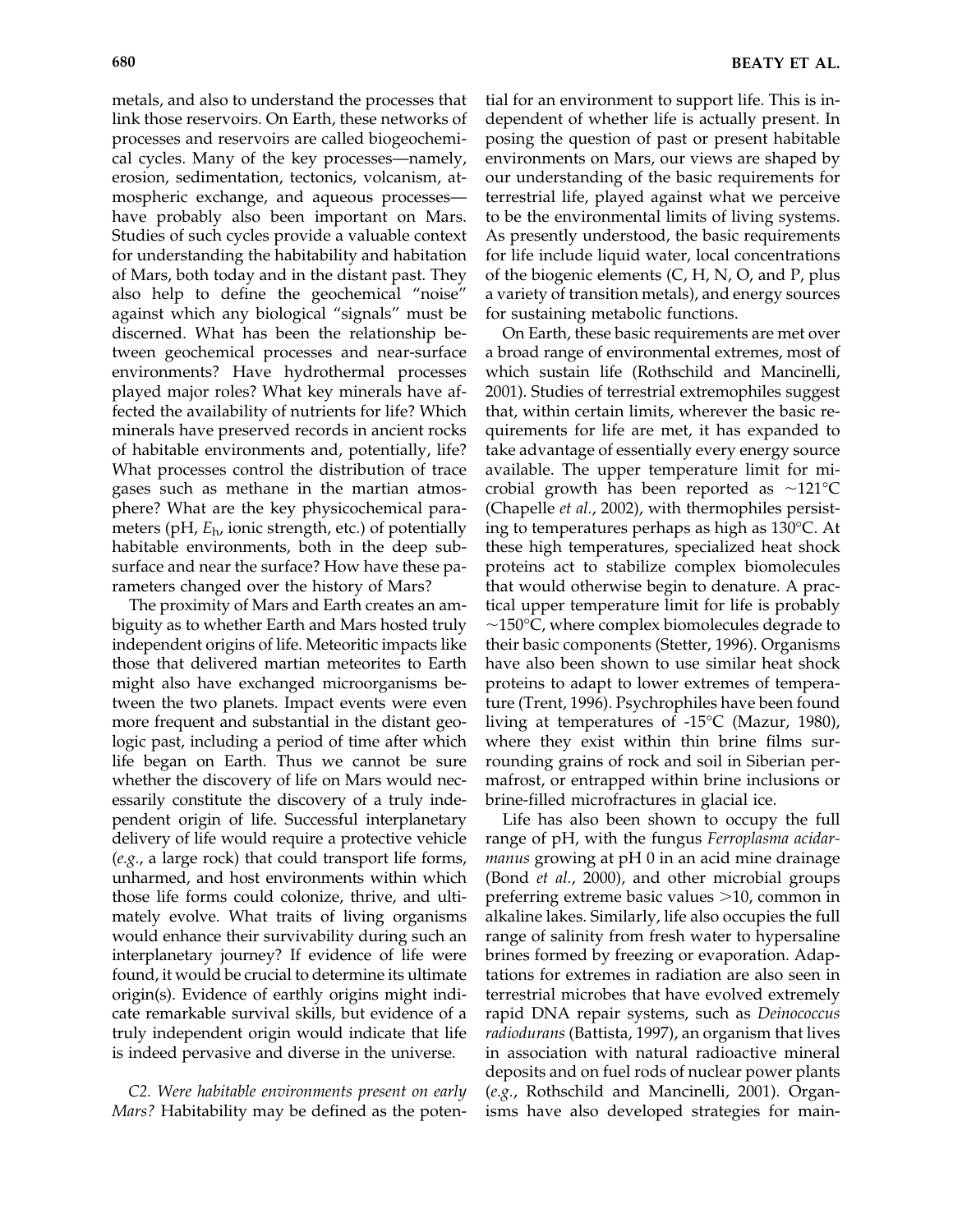taining viability during extreme, inclement conditions through the development of various types of encystment and resting stages. In certain environments, bacterial endospores can survive combined extremes of temperature, pH, radiation, and desiccation (including freezing). A desiccation (water activity) limit for life was recently reported for the Atacama Desert, where values fell below -0.6. Below this value, life was absent, even as endospores (Navarro-González *et al.*, 2003). These observations support the following conclusions: Terrestrial life is extremely robust and has evolved to occupy a broad range of (as yet unknown) environmental limits, seemingly constrained only by the presence of liquid water, sources of biogenic elements, and energy. This perspective has had a profound effect on our perception of habitability, which has greatly expanded the scope of environmental possibilities for Mars.

While an Earth-centric view of life and its limits is both practical and logically defensible, there are associated risks that should be clearly understood (Benner, 2002). Specifically, our general ignorance of the processes and pathways that lead to the emergence of life on Earth, and of the factors that guided early biosphere evolution, suggests the need for caution when applying concepts of terrestrial habitability to other planets. In essence, while we choose to proceed with exploration based on what we know of terrestrial life, we must also leave the door open for alternative life forms that may have originated on a different basis, perhaps following prebiotic pathways and early evolutionary divergences very different from those seen on Earth. Active areas of research that have expanded our understanding of the potential for extraterrestrial life include extremophile research that seeks to expand the known environmental limits and metabolic (energy utilization) strategies for terrestrial life, genetic engineering of microbes to push the evolutionary and environmental limits of functional genomes, theoretical studies of hypothetical non-Earth life that might utilize replication systems that are not DNA- or RNA-based, and alternative biochemistries that have the potential to operate with solvents other than liquid water (Benner, 2003). It is indeed sobering to realize how little we actually know of biodiversity on planet Earth. It has been estimated that  $\langle 2\%$  of extant life forms have been sampled using modern methods of molecular biology (Pace, 1997), and an even

smaller percentage of species have been cultured to understand their metabolic capabilities. Given this fact, our concepts of planetary habitability and the possibilities for life elsewhere could change dramatically as new discoveries are made here on Earth.

Liquid water is universally regarded as the most fundamental requirement for terrestrial life. This is reflected in a basic strategy that continues to guide Mars exploration—namely, "Follow the water." Indeed, all active biological processes require liquid water, and its universal importance as the primary medium for biochemistry is widely accepted. In part, the importance of liquid water may be explained by the extraordinary polar solvent properties of the water molecule and the broad temperature range over which it remains liquid. As outlined in previous sections, we now have compelling evidence that liquid water was widespread on the surface of Mars early in the planet's history (at least until the middle Noachian). Early atmospheric conditions on Mars appear to have sustained a hydrological cycle that included surface precipitation, run-off, and accumulation as streams, lakes (Squyres *et al.*, 2004), and perhaps oceans (Baker *et al.*, 1991). In addition, local habitable environments of liquid water were also present during younger periods of martian history as hydrothermally sourced surface springs, fluvial channels, and lakes sustained by magma–cryosphere interactions (Farmer, 1996) and impacts (Newsom *et al.*, 1996). In addition, large episodic volcanic eruptions and obliquityinfluenced climate cycles may have provided additional opportunities for a surface hydrology through transient melting of the shallow cryosphere, with attendant increases in atmospheric density that could have placed surface pressures within the range for liquid water.

Under present martian atmospheric and climate conditions, the most widespread and stable source of liquid water is likely to be found in the deep subsurface (Clifford, 1993). On Earth, the subsurface is populated by a diverse microbiota that is sustained by a variety of chemotropic metabolic strategies. Such environments comprise a vast habitable zone that may support more than half of the Earth's total biomass (Gold, 1992). Of particular relevance for Mars are chemolithoautotrophic forms of life that utilize hydrogen, methane, and sulfur (Boston *et al.*, 1992; Max and Clifford, 2000). On Earth, such strategies have been observed over a broad range of envi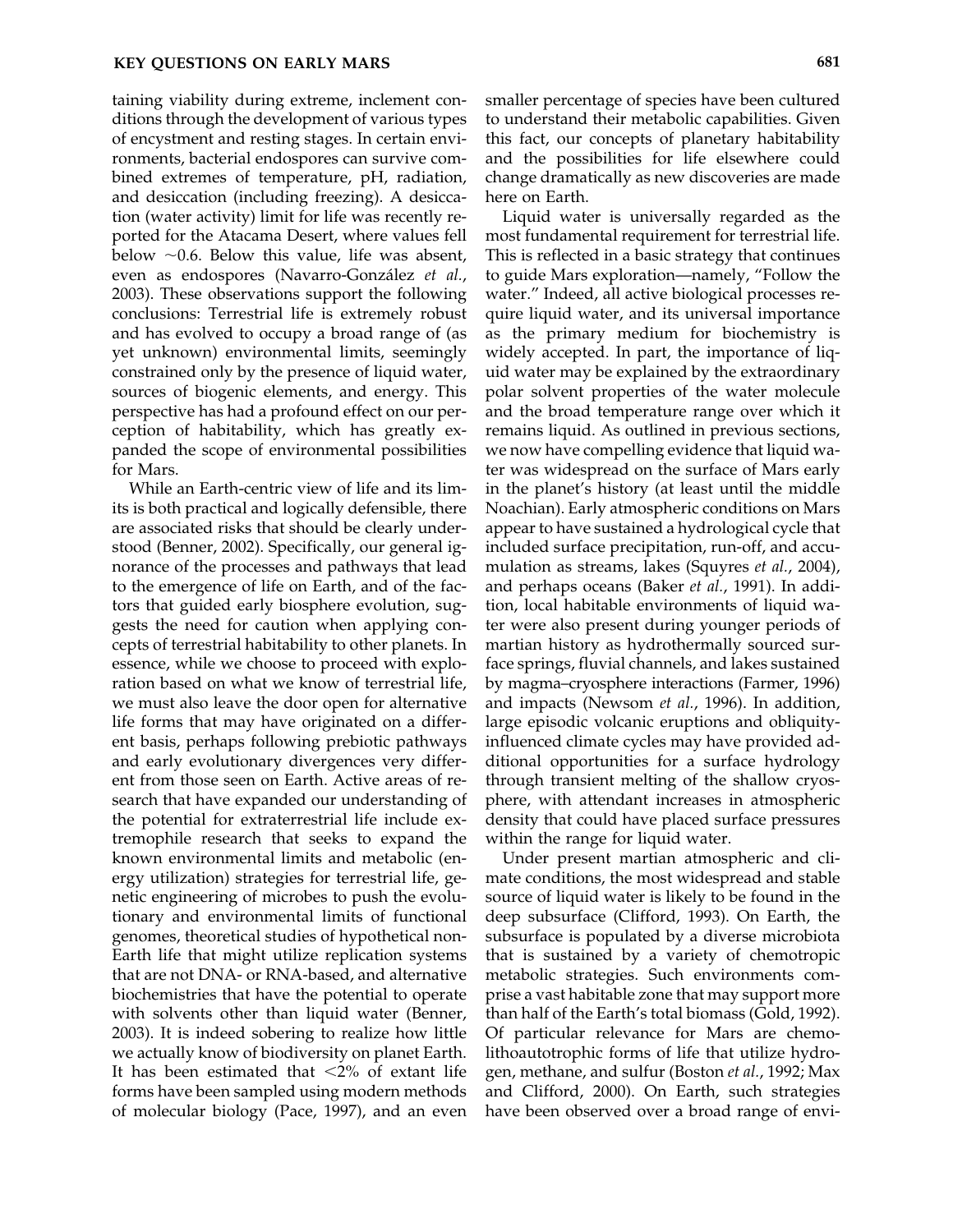ronmental extremes of temperature, pH, and salinity (e.g., Rothschild and Mancinelli, 2001). Models and empirical observations both argue convincingly for the existence of a past and present subsurface hydrosphere on Mars. Indeed, the martian subsurface may have been the most stable and continuously habitable environment over the history of the planet, with the evolutionary potential for having developed complex, highly integrated ecosystems and high levels of biodiversity.

The key to understanding the potential for subsurface habitats on Mars resides with future missions that will be able to penetrate the shallow crust, first from orbit using radar-based remote sensing, and then by drilling to depths of hundreds and, eventually, thousands of meters. An important step along the way could be surface missions with shallow drilling capabilities that have been targeted to sites where the deep groundwater has been brought to the surface/shallow subsurface by natural geological processes (*e.g.*, deep hydrothermal circulation) and subsequently incorporated as ground ice (Payne and Farmer, 2001). Good candidates include sites of recent volcano–ice interactions in polar regions where deeply convecting hydrothermal systems may have developed.

Liquid water provides a necessary, though insufficient, requirement for life. Living systems also require concentrations of the basic chemical building blocks for life, as well as a variety of micronutrients (mostly transition metals; see below) to support the full diversity of metabolic functions observed. In addition, organisms require sources of available energy. On Earth, organisms capture, store, and transfer energy through redox-coupled electron transfer reactions. Common strategies utilize organic compounds in the environment derived from the breakdown of preexisting biological materials (heterotrophs), inorganic carbon compounds produced by chemical weathering processes in the environment (chemolithotrophs), and, at the surface, sunlight for photosynthesis (phototrophs).

Elements that are known to be essential for terrestrial life include C, H, N, O, P, S, Na, Mg, K, Ca, and Cl. In addition, a variety of organisms require one or more of the following transition metals: V, Cr, Mo, Mn, Fe, Co, Ni, Cu, Zn, and Se. Previous lander missions and studies of martian meteorites have substantially advanced our understanding of the elemental chemistry of martian soils and rocks. Indeed, many of the required elements listed above have already been identified during previous surface missions. However, our knowledge of the light elements (particularly C and H, the most fundamental constituents of life) is still very limited. The Viking lander experiments looked for carbon in soils, but found nothing at the 1 ppb sensitivity level provided by those instruments (Klein, 1998). This was the case, despite the expectation that carbon-bearing compounds should be present from the constant rain of interplanetary dust particles and organic-rich meteorites being delivered to the martian surface. To account for the absence of organic compounds in Viking analyses, subsequent studies have emphasized the destructiveness of oxidation reactions in martian soils (Klein, 1999). That said, recent studies still predict the presence of recalcitrant carbon compounds that could have been missed by the Viking gas chromatography-mass spectrometry experiments (S. Benner, personal communication, 2003).

Most importantly, many of the important building blocks, particularly major elements heavier than nitrogen, that are required for living systems have been shown to be present in martian rocks and soils. These include many of the transition metals that are important as micronutrients and for redox-based energy reactions. However, we have yet to explore the light element chemistry of martian surface soils in any detail. Also, beyond the limited information provided by studies of martian meteorites, we have essentially no experience with subsurface environments on Mars, particularly for depths below the presumed zone of surface oxidation. Therefore, nested within the "Follow the water" strategy, is an important secondary objective namely, "Follow the carbon and light elements." This objective will be pursued in a preliminary way during the Phoenix and Mars Science Laboratory missions, which will be launched in 2007 and 2009 (respectively). However, the need to learn much more about basic building blocks and energy sources will certainly shape future missions.

*C3. If life appeared on Mars, and has subsequently gone extinct, is its record preserved?* Preservation is one of the key factors in the pursuit of Mars Exploration Program Analysis Group's Goal I (Mars Exploration Program Analysis Group, 2004), to determine whether life ever arose on Mars. What kinds of environments existed during Early Mars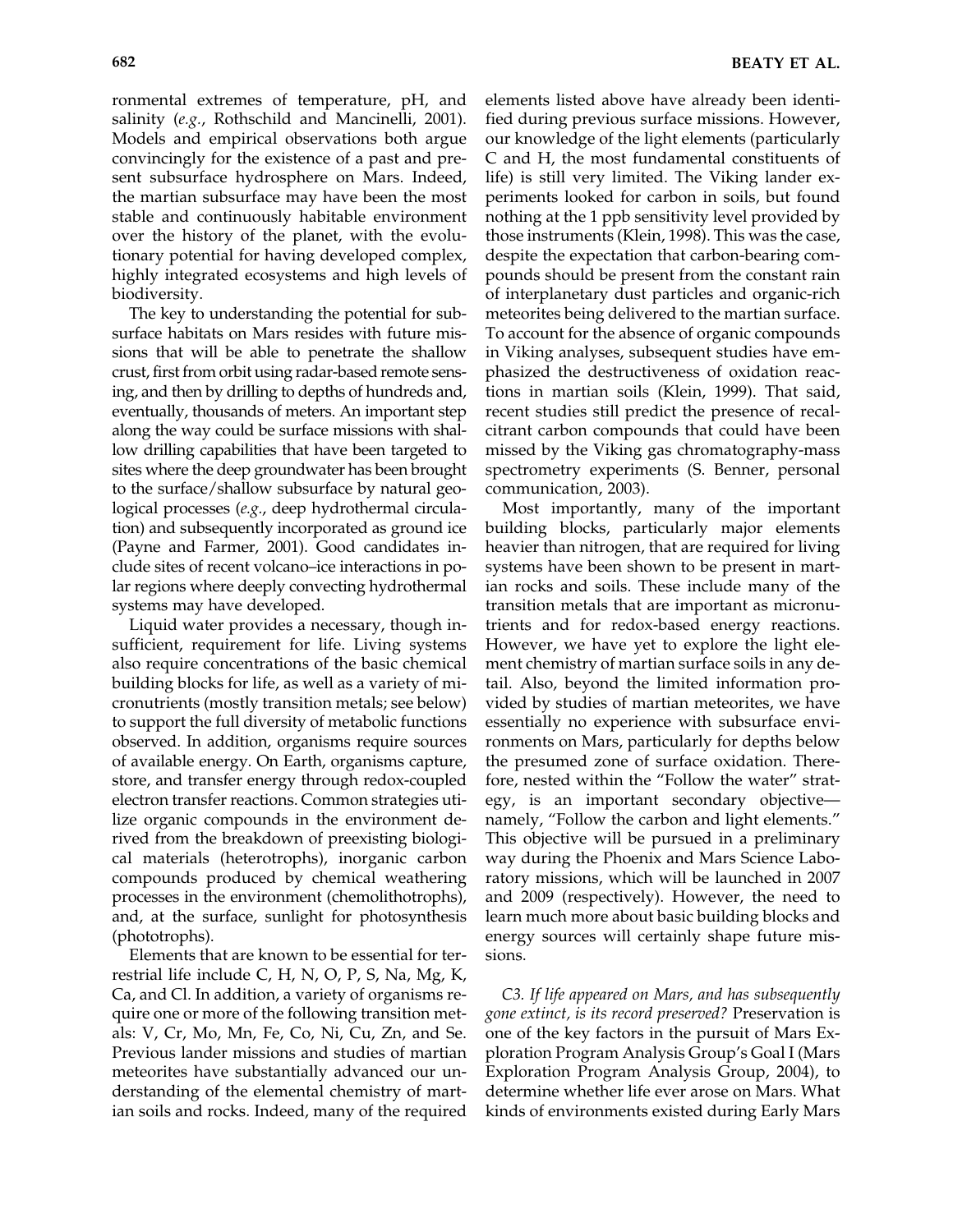time that contained reduced carbon (either prebiotic chemistry or biology itself), and what has been the fate of those environments since? Our most fundamental questions about martian life can only be answered if we look in places where life may have existed *and* where the evidence has survived until the present.

Without liquid water life can remain viable in a dehydrated or frozen state. We do not know what limits the long-term survivability of dormant life forms on Mars. Organisms at the surface may be destroyed by the intense ultraviolet on very short time scales (minutes) and by the surface oxidant on much longer time scales ( $\sim\!10^5$ years). Dormant organisms shielded from the surface environment deep underground or frozen in the permafrost would be destroyed by crustal radiation (U, Th, K) on time scales that may be 100 Ma or longer. When the recurrence interval of liquid water habitats became longer than the time scale over which dormant life forms can remain viable, then life on Mars would have perished.

Evidence of past life on Mars could take the form of trace fossils. However, the ongoing debates related to the biogenicity of both fossils from the early Earth and features within the martian meteorite ALH84001 show the difficulty of assigning a uniquely biological origin to morphological microfossil-like objects. Preserved organic material (biomarkers) can provide a more convincing case for biological origin, but the oxidizing conditions on Mars may have destroyed any such organic traces. Important inorganic biomarker minerals produced by microorganisms are the small crystals of magnetite, certain apatites, and framboidal pyrite. Their occurrence in distinct sizes and in oriented chains would be compelling fossil evidence of life (Friedmann *et al.*, 2001). While such fossils would show that there had been life on Mars they would not be enough to determine the phylogenetic relationship between life on Mars and Earth. For that, intact organisms are needed: alive or dead.

Finding even a dead martian microorganism would be of exceptional interest. It has been suggested (McKay, 2004) that genetic studies of organisms preserved in the ancient permafrost on Mars would allow for a direct determination of the relationship between Earth life and Mars life even if the organisms are long dead by radiation. The ancient heavily cratered southern highlands of Mars, in particular those regions with preserved evidence of a former magnetic field, may contain ancient deep ice (the presence of ice is suggested by crater morphology). If the study of dead microorganisms preserved in this ancient ice reveals a distinctly alien biochemistry and/or genetic system, we would have for the first time evidence that life was not a singular event in our Solar System.

#### **SUMMARY**

Even though the questions addressed here relate to early Mars, the answers will have relevance to understanding Mars in a much broader context. Among the most important of the Pre-Noachian and Noachian developments was the differentiation and thermal evolution of the planet. These processes resulted in the degassing of much of the martian volatile inventory; led to the formation of a core and early magnetic field; and dictated the magnitude, spatial variability, and temporal decay of global heat flow. Indeed, it was the evolution of the planet's heat flow that likely exerted the greatest influence on the subsequent evolution of Mars, driving the tectonic and volcanic forces that led to the development of the crustal dichotomy: Tharsis and Valles Marineris. The formation of the crustal dichotomy was particularly significant, affecting the early distribution of surface water, the drainage of surface and groundwater from the southern highlands, and the resurfacing of the northern plains.

External processes, active during the planet's first billion years, exerted a lasting influence as well. Atmospheric erosion from large impacts, hydrodynamic escape, and a variety of other loss processes are believed to have contributed to substantial changes in the nature of the early atmosphere and surface environment. These changes affected the evolution and vigor of the martian hydrologic cycle and influenced the distribution and state of water on, and within, the planet's crust. While the very oldest geologic evidence suggests that sizable quantities of liquid water once resided on the surface, the decline in valley network formation and abrupt change in crater preservation state at the end of the Noachian indicate that, as time advanced, the early hydrosphere underwent dramatic change. By the Hesperian, the outflow channels provide persuasive evidence that much of the planetary inventory of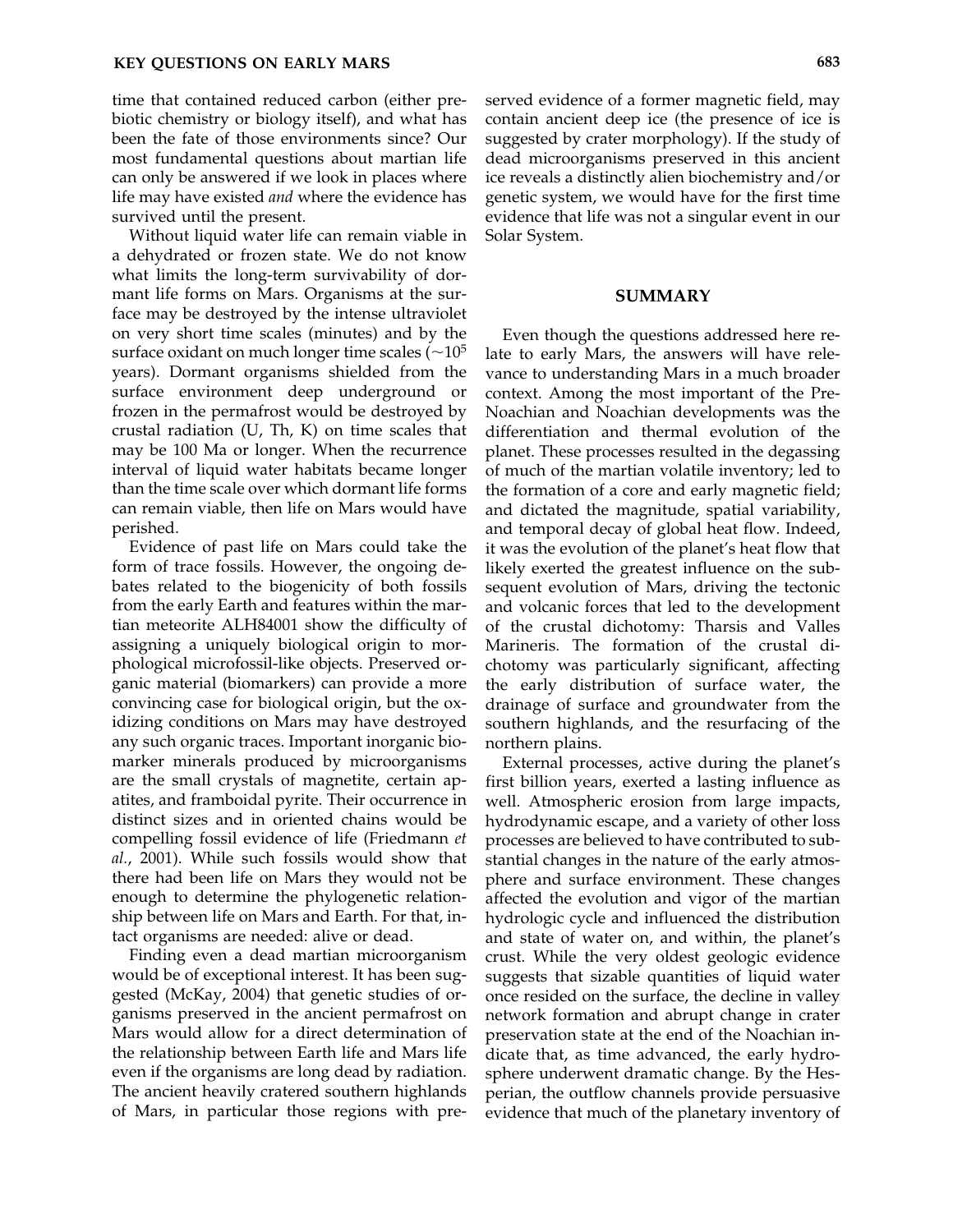**QU1** -

water was now stored in the subsurface, divided between a thickening reservoir of ice-rich frozen ground and a progressively shrinking reservoir of subpermafrost groundwater, an evolution dictated by the thermal redistribution of subsurface water in response to the long-term decline in the planet's internal heat flow.

If life succeeded in establishing itself on early Mars, it almost certainly did so first at the surface, where abundant water, plentiful sources of energy, and an early protective magnetic field may have supported the development of a diverse spectrum of microorganisms. But between  $\sim$ 3.8 to 3.7 Ga, the surface environment underwent profound changes that affected its habitability. For surface life to have survived this transition, it needed to adapt to a thinner atmosphere, colder temperatures, intermittent water, atmospheric oxidants, and increased solar radiation changes that, while possible, represent a formidable evolutionary task.

But if life successfully adapted to a subpermafrost existence, then the combination of warmer temperatures, the potential long-term survival of a ready supply of groundwater, and the isolation of the environment from the external hazards posed by atmospheric oxidants and solar ultraviolet may have enabled life to persist throughout much of the planet's history—perhaps surviving even to the present day. Such life might well resemble the anaerobic bacterial communities found in the deep biosphere of the Earth (Stevens and McKinley, 1995). This possibility has been highlighted by the recent proposed detection of methane in the martian atmosphere (Formisano *et al.*, 2004; Krasnopolsky *et al.*, 2004; Muma *et al.*, 2004)—a constituent that may be derived from abiotic processes, such as volcanism and the serpentization of basalt, or potentially be emitted from subsurface methanogenic microorganisms (Farmer, 1996; Fisk and Giovannoni, 1999; Wallendahl and Treiman, 1999; Max and Clifford, 2000; Krasnopolsky *et al.*, 2004). Whether life did, in fact, originate and persist is of course one of the central questions of martian science.

Finding answers to the many questions we still have about early Mars (Table 2) will require the interdisciplinary efforts of terrestrial and planetary scientists working in many specialized fields. Insights may come from ongoing studies of the early Earth and Moon, the origin and diversity of terrestrial life, and from the data returned from past and present spacecraft missions. But definitive answers to some of the most intriguing questions—such as the nature of the early climate, the existence of former oceans and seas, or whether Mars ever gave rise to native life—may require more ambitious approaches, including robotic investigations of the planet utilizing new techniques and platforms or by returning samples to Earth for more intensive study. Ultimately, it may require the presence of humans, working out of long-term settlements and applying the methods and adaptable approaches of traditional field geologists. Either way, the near future of Mars exploration will undoubtedly yield a wealth of new information about the early development of our nearest planetary neighbor.

### **ACKNOWLEDGEMENTS**

The multiple authors of this paper were supported by the following entities: D.W. Beaty and T.J. Parker, the Jet Propulsion Laboratory, California Institute of Technology, under a contract with NASA; S.M. Clifford, grants from NASA's Planetary Geology and Geophysics and a grant from the NASA Astrobiology Institute; L.E. Borg, NASA Mars Fundamental Research Program Grant NNGO4GB32G; H.E. Newsom, NASA Mars Fundamental Research Program Grant NNG04GE87G; D.J. Des Marais, a grant from the NASA Astrobiology Institute; D.C. Catling, NASA Mars Data Analysis Program Grant NNG04GK42G and NASA Planetary Geology and Geophysics Grant NNG04GG16G; and C.P. McKay, a grant from the NASA Astrobiology Institute. This is LPI Contribution #1285.

#### **ABBREVIATIONS**

MER, Mars Exploration Rover; MOLA, Mars Orbiter Laser Altimeter; SNC, Shergotty-Nakhlite-Chassigny.

#### **REFERENCES**

- Baker, V.R., Strom, R.G., Gulick, V.C., Kargel, J.S., Komatsu, G., and Kale, V.S. (1991) Ancient oceans, ice sheets and the hydrological cycle on Mars. *Nature* 352, 589–594.
- Baker, V.R., Carr, M.H., Gulick, V.C., Williams, C.R., and Marley, M.S. (1992) Channels and valley networks. In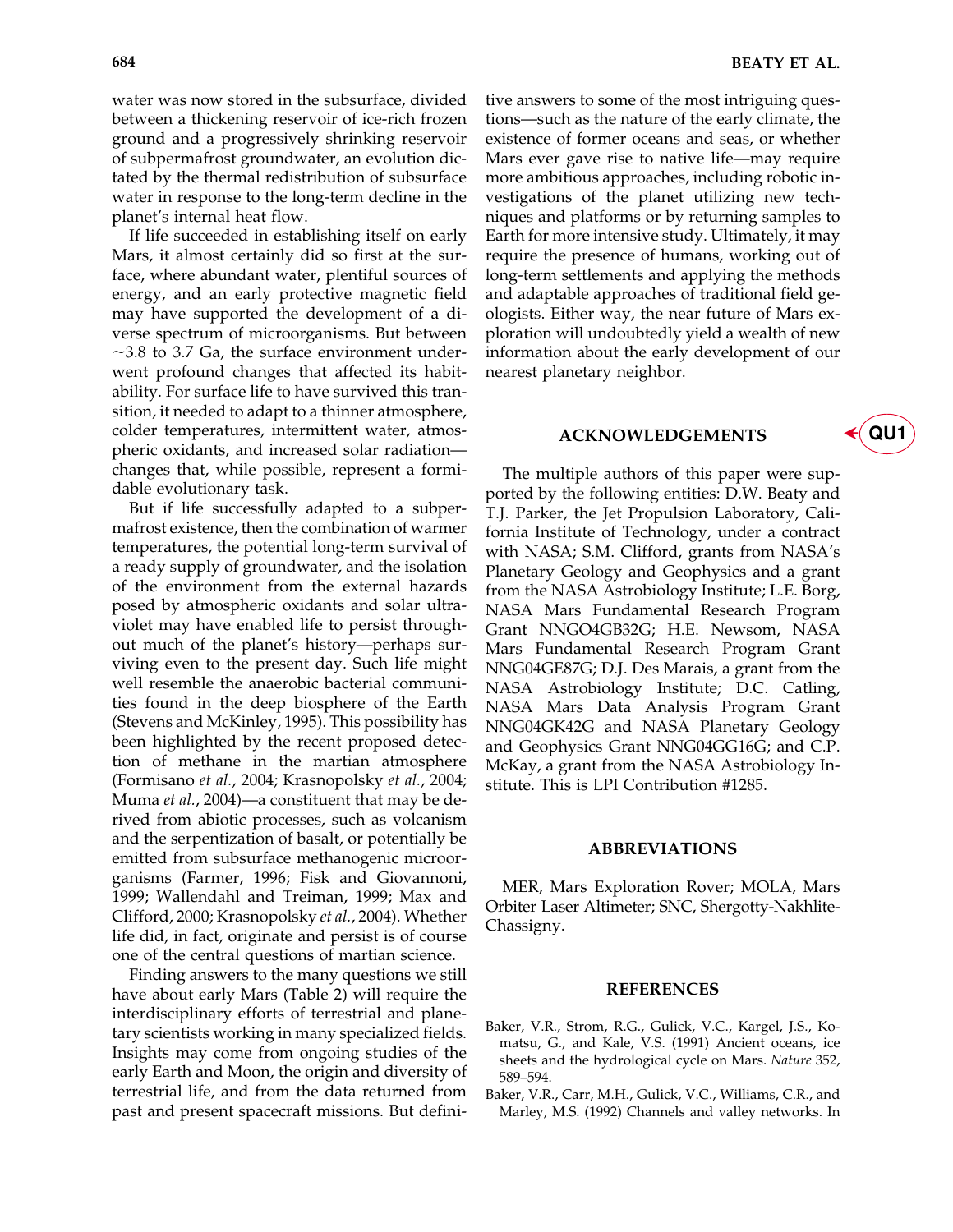## **KEY QUESTIONS ON EARLY MARS 685**

*Mars*, edited by H.H. Kieffer, B.M. Jakosky, C.W. Snyder, and M.S. Matthews, University of Arizona Press, Tucson, pp. 493–522.

- Banin, A., Han, F.X., Kan, I., and Cicelsky, A. (1997) Acidic volatiles and the Mars soil. *J. Geophys. Res.* 102, 13341–13356.
- Battista, J.R. (1997) Against all odds—the survival strategies of *Deinococcus radiodurans. Annu. Rev. Microbiol.* 5, 203–224.
- Benner, S.A. (2002) Chance and necessity in biomolecular chemistry. Is life as we know it universal? In *Signs of Life: A Report Based on the April 2000 Workshop on Life Detection Techniques*, Space Studies Board, National Research Council, National Academies Press, Washington, DC, 2002, pp. 64–67.
- Benner, S.A. (2003) Synthetic biology. *Nature* 421, 118.
- Bibring, J.P., Langevin, Y., Gendrin, A., Gondet, B., Poulet, F., Berthe, M., Soufflot, A., Arvidson, R., Mangold, N., and Mustard, J. (2005) Mars surface diversity as revealed by the OMEGA/Mars Express observations. *Science* 307, 1576–1581.
- Bogard, D.D. and Johnson, P. (1983) Martian gasses in an Antarctic meteorite. *Science* 221, 651–654.
- Bogard, D.D., Clayton, R.N., Marti, K., Owen, T., and Turner, G. (2001) Martian volatiles: isotopic composition, origin, and evolution. *Space Sci. Rev.* 96, 425–458.
- Bond, P.L., Smriga, S.P., and Banfield, J.F. (2000) Phylogeny of microorganisms populating a thick, subaerial, predominantly lithotrophic biofilm at an extreme acid mine drainage site. *Appl. Environ. Microbiol.* 66, 3842–3849.
- Borg, L.E., Nyquist, L.E., Wiesmann, H., and Shih, C.Y. (1997) Constraints on martian differentiation processes from Rb-Sr and Sm-Nd isotopic analyses of the basaltic shergottite QUE94201. *Geochim. Cosmochim. Acta* 61, 4915–4931.
- Borg, L.E., Nyquist, L.E., Wiesmann, H., and Reese, Y. (2003) The age of Dar al Gani 476 and the differentiation history of the Martian meteorites inferred from their Rb-Sr, Sm-Nd, and Lu-Hf isotopic systematics. *Geochim. Cosmochim. Acta* 67, 3519–3536.
- Boston, P.J., Ivanov, M.V., and McKay, C.P. (1992) On the possibility of chemosynthetic ecosystems in subsurface habitats on Mars. *Icarus* 95, 300–308.
- Brakenridge, G.R., Newsom, H.E., and Baker, V.R. (1985) Ancient hot springs on Mars: origins and paleoenvironmental significance of small Martian valleys. *Geology* 13, 859–862.
- Bridges, J.C., Catling, D.C., Saxton, J.M., Swindle, T.D., Lyon, I.C., and Grady, M.M. (2001) Alteration assemblages in Martian meteorites: implications for near-surface processes. *Space Sci. Rev.* 96, 365–392.
- Cabrol, N.A., Wynn-Williams, D.D., Crawford, D.A., and Grin, E.A. (2001) Recent aqueous environments in Martian impact craters: an astrobiological perspective. *Icarus* 154, 98–112.
- Canfield, D.E. (2001) Biogeochemistry of sulfur isotopes. In *Reviews in Mineralogy, Vol. 43*, edited by J.W. Valley and D.R. Cole, Mineralogical Society of America, Washington, DC, pp. 607–636.
- Carr, M.H. (1974) The role of lava erosion in the formation of lunar rilles and Martian channels. *Icarus* 22, 1–23.
- Carr, M.H. (1981) *The Surface of Mars*, Yale University Press, New Haven, CT.
- Carr, M.H. (1986) Mars: a water-rich planet? *Icarus* 56, 187–216.
- Carr, M.H. (1996) *Water on Mars*, Oxford University Press, New York.
- Carr, M.H. and Chuang, F.C. (1997) Martian drainage densities. *J. Geophys. Res.* 102, 9145–9152.
- Carr, M.H. and Clow, G.D. (1981) Martian channels and valleys: their characteristics, distribution, and age. *Icarus* 48, 91–117.
- Cess, R.D., Ramanathan, V., and Owen, T. (1980) The Martian paleoclimate and enhanced atmospheric carbon dioxide. *Icarus* 41, 159–165.
- Chambers, J. (2001) Making more terrestrial planets. *Icarus* 152, 205–224.
- Chapelle, F.H., O'Neill, K., Bradley, P.M., Methe, B.A., Ciufo, S.A., Knobel, L.L., and Lovley, D.R. (2002) A hydrogen-based subsurface microbial community dominated by methanogens. *Nature* 415, 312–315.
- Christensen, P.R., Banfield, J.L., Hamilton, V.E., Ruff, S.W., Kieffer, H.H., Titus, T., Malin, M.C., Morris, R.V., Lane, M.D., Clark, R.N., Jakosky, B.M., Mellon, M.T., Pearl, J.C., Conrath, B J., Smith, M.D., Clancy, R.T., Kuzmin, R.O., Roush, T., Mehall, G.L., Gorelick, N., Bender, K., Murray, K., Dason, S., Greene, E., Silverman, S.H., and Greenfield, M. (2001) The Mars Global Surveyor Thermal Emission Spectrometer experiment: investigation description and surface science results. *J. Geophys. Res.* 106, 23823–23871.
- Clark, B.C. and Baird, A.K. (1979) Is the Martian lithosphere sulfur rich. *J. Geophys. Res.* 84, 8395–8403.
- Clifford, S. (1993) A model for the hydrologic and climate behavior of water on Mars. *J. Geophys. Res.* 98, 10973–11016.
- Clifford, S.M. and Parker, T.J. (2001) The evolution of the Martian hydrosphere: implications for the fate of a primordial ocean and the current state of the northern plains. *Icarus* 154, 40–79.
- Colaprete, A. and Toon, O.B. (2003) Carbon dioxide clouds in and early dense martian atmosphere *J. Geophys. Res.* 108, CiteID 5025, doi: 10,1029/2002JE001967.
- Colaprete, A., Haberle, R.M., Segura, T.L., Toon, O.B., and Zahnle, K. (2004) Impact induced fluvial erosion and ponding on early Mars [abstract P33B-06]. In *American Geophysical Union, Fall Meeting 2004*, *EOS*, *Transactions of the AGU, Vol. 85*, American Geophysical Union, Washington, DC.
- Craddock, R.A. and Howard, A.D. (2002) The case for rainfall on a warm, wet early Mars. *J. Geophys. Res.* 107, 5111, doi: 10.1029/2001JE001505.
- Craddock, R.A. and Maxwell, T.A. (1990) Resurfacing of the Martian highlands in the Amenthes and Tyrrhena region. *J. Geophys. Res.* 95, 14265–14278.
- Craddock, R.A. and Maxwell, T.A. (1993) Geomorphic evolution of the Martian highlands through ancient fluvial processes. *J. Geophys. Res.* 98, 3453–3468.
- Craddock, R.A., Maxwell, T.A., and Howard, A.D. (1997) Crater morphometry and modification in the Sinus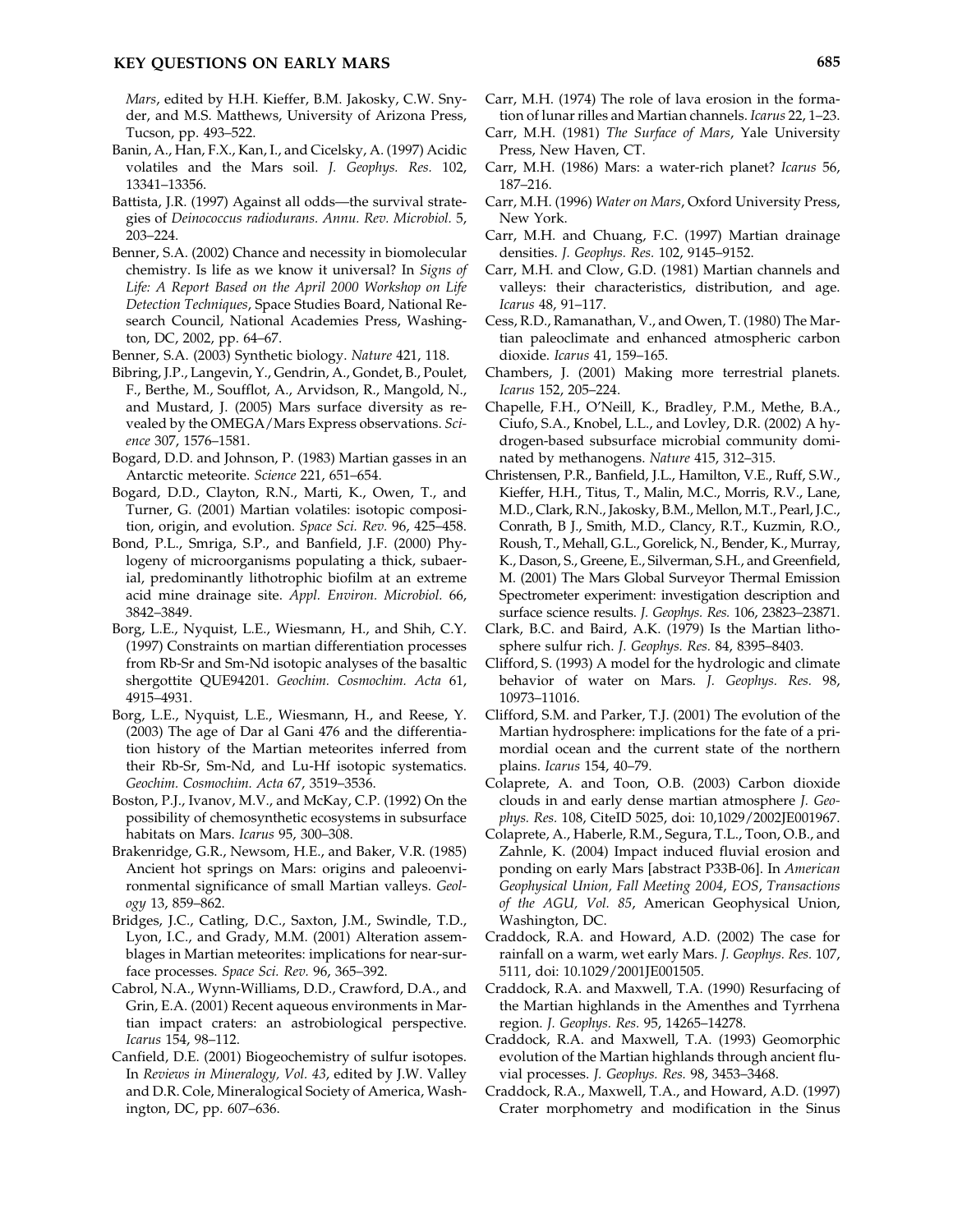Sabaeus and Margaritifer Sinus regions of Mars. *J. Geophys. Res.* 102, 13321–13340.

- Cutts, J.A. and Blasius, K.R. (1981) Origin of Martian outflow channels: the eolian hypothesis. *J. Geophys. Res.* 86, 5075–5102.
- Des Marais, D.J. (2001) Isotopic evolution of the biogeochemical carbon cycle during the Precambrian. In *Reviews in Mineralogy*, *Vol. 43*, edited by J.W. Valley and D.R. Cole, Mineralogical Society of America, Washington, DC, pp. 555–578.
- Des Marais, D.J., Allamandola, L.J., Benner, S.A., Boss, A.P., Deamer, D., Falkowski, P.G., Farmer, J.D., Hedges, S.B., Jakosky, B.M., Knoll, A.H., Liskowsky, D.R., Meadows, V.S., Meyer, M.A., Pilcher, C.B., Nealson, K.H., Spormann, A.M., Trent, J.D., Turner, W.W., Woolf, N.J., and Yorke, H.W. (2003) The NASA Astrobiology Roadmap. *Astrobiology* 3, 219–235.
- Drake, M.J. and Righter, K. (2002) Determining the composition of the Earth. *Nature* 416, 39–44.
- Dreibus, G. and Wänke, H. (1985) Mars: a volatile-rich planet. *Meteoritics Planet. Sci.* 20, 367–380.
- Dreibus, G. and Wanke, H. (1987) Volatiles on Earth and Mars: a comparison. *Icarus* 71, 225–240.
- Driscoll, E. (1972) Mariner views a dynamic, volcanic Mars. *Sci. News* 101, 106–107.
- Farmer, J.D. (1996) Hydrothermal processes on Mars: an assessment of present evidence. In *Ciba Foundation Symposium 202: Evolution of Hydrothermal Ecosystems on Earth (and Mars?)*, edited by G.R. Bock and J.A. Goode, John Wiley and Sons, Chichester, UK, pp. 273–299.
- Fisk, M.R. and Giovannoni, S.J. (1999) Sources of nutrients and energy for a deep biosphere on Mars. *J. Geophys. Res.* 104, 11805–11815.
- Foley, N.C., Wadhwa, M., Borg, L.E., Janney, P.E., Hines, R., and Grove, T.L. (2005) The early differentiation history of Mars from new constraints on 182W-142Nd isotope systematics in the SNC meteorites. *Geochim. Cosmochim. Acta*, 69, 4557–4571.
- Forget, F. and Pierrehumbert, R.T. (1997) Warming early Mars with carbon dioxide clouds that scattered infrared radiation. *Science* 278, 1273–1276.
- Forget, F., Haberle, R.M., Montmessin, F., Marck, E., and Colaprete, A. (2004) 3D simulations of the early Mars climate with a General Circulation Model [abstract P11A-0964]. In *American Geophysical Union, Fall Meeting 2004*, American Geophysical Union, Washington, DC.
- Formisano, V., Atreya, S., Encrenaz, T., Ignatiev, N., and Giuranna, M. (2004) Detection of methane in the atmosphere of Mars. *Science* 306, 1758–1762.
- Forsberg-Taylor, N.K., Howard, A.D., and Craddock, R.A. (2004) Crater degradation in the Martian highlands: morphometric analysis of the Sinus Sabaeus region and simulation modeling suggest fluvial processes. *J. Geophys. Res.* 109, E05002, doi: 10.1029/ 2004JE002242.
- Frey, E.L. and Frey, H.V. (2002) Evidence for an earlier Early Noachian on Mars [paper 32A-01]. In *American Geophysical Union, Spring 2002 Meeting, EOS, Transactions of the AGU, Vol. 83*, American Geophysical Union, Washington, DC.
- Frey, E.L., Frey, H.V., Tanaka, K.L., and Hartmann, W.H. (2002) Evidence for buried crust older than the oldest surface units on Mars [paper 26-2]. In *GSA Fall Meeting Abstracts 2002*, Geological Society of America, Boulder, CO.
- Frey, H.V. (2003) Buried impact basins and the earliest history of Mars [abstract 3104]. In *6th International Conference on Mars*, LPI Contribution No. 1164, Lunar and Planetary Institute, Houston.
- Frey, H.V. (2005) Impact constraints on, and a chronology for, major events in early Martian history. *J. Geophys. Res. Planets* (in press).
- Frey, H.V., Roark, J.H., Shockey, K.M., Frey, E.L., and Sakimoto, S.E.H. (2002) Ancient lowlands on Mars. *Geophys. Res. Lett.* 29, 1384, doi: 10.1029/2001GL013832.
- Friedmann, E.I., Wierzchos, J., Ascaso, C., and Winklhofer, M. (2001) Chains of magnetite crystals in the meteorite ALH84001: evidence of biological origin. *Proc. Natl. Acad. Sci. USA* 98, 2176–2181.
- Gold, T. (1992) The deep, hot biosphere. *Proc. Natl. Acad. Sci. USA* 89, 6045–6049.
- Golden, D., Ming, D.W., Schwandt, C.S., Lauer, H.V. Jr., Socki, R.A., Morris, R.V., Lofgren, G.E., and McKay, G.A. (2001) A simple inorganic process for formation of carbonates, magnetite, and sulfides in Martian meteorite ALH 84001. *Am. Mineral.* 86, 370–375.
- Grady, M.M., Wright, I.P., and Pillinger, C.T. (1995) A search for nitrates in Martian meteorites. *J. Geophys. Res. Planets* 100, 5449–5455.
- Gulick, V.C. (1998) Magmatic intrusions and a hydrothermal origin for fluvial valleys on Mars. *J. Geophys. Res.* 103, 19365–19387.
- Gulick, V.C. (2001) Origin of the valley networks on Mars: a hydrological perspective. *Geomorphology* 37, 241–268.
- Gulick, V.C. and Baker, V.R. (1990) Origin and evolution of valleys on Martian volcanoes. *J. Geophys. Res.* 95, 14325–14344.
- Haberle, R.M. (1998) Early Mars climate models. *J. Geophys. Res.* 103, 28467–28479.
- Hagerty, J.J. and Newsom, H.E. (2003) Hydrothermal alteration at the Lonar Lake impact structure, India: implications for impact cratering on Mars. *Meteoritics Planet. Sci.* 38, 365–381.
- Harper, C.L., Nyquist, L.E., Bansal, B., Wiesmann, H., and Shih, C.-Y. (1995) Rapid accretion and early differentiation of Mars indicated by  $142Nd/144Nd$  in SNC meteorites. *Science* 267, 213–217.
- Hartmann, W.K. and Neukum, G. (2001) Cratering chronology and the evolution of Mars. *Space Sci. Rev.* 96, 165–194.
- Haskin, L.A., Wang, A., Jolliff, B.L., McSween, H.Y., Clark, B.C., Des Marais, D.J., McLennan, S.M., Tosca, N.J., Hurowitz, J.A., Farmer, J.D., Yen, A., Squyres, S.W., Arvidson, R.E., Klingelhöfer, G., Schröder, C., de Souza, P.A. Jr., Ming, D.W., Gellert, R., Zipfel, J., Brückner, J., Bell, J.F. III, Herkenhoff, K., Christensen, P.R., Ruff, S., Blaney, D., Gorevan, S., Cabrol, N.A., Crumpler, L., Grant, J., and Soderblom, L. (2005) Water alteration of rocks and soils on Mars at the Spirit rover site in Gusev crater. *Nature* 436, 66–69.
- Head, J.W. III, Kreslavsky, M., Hiesinger, H., Ivanov, M.,

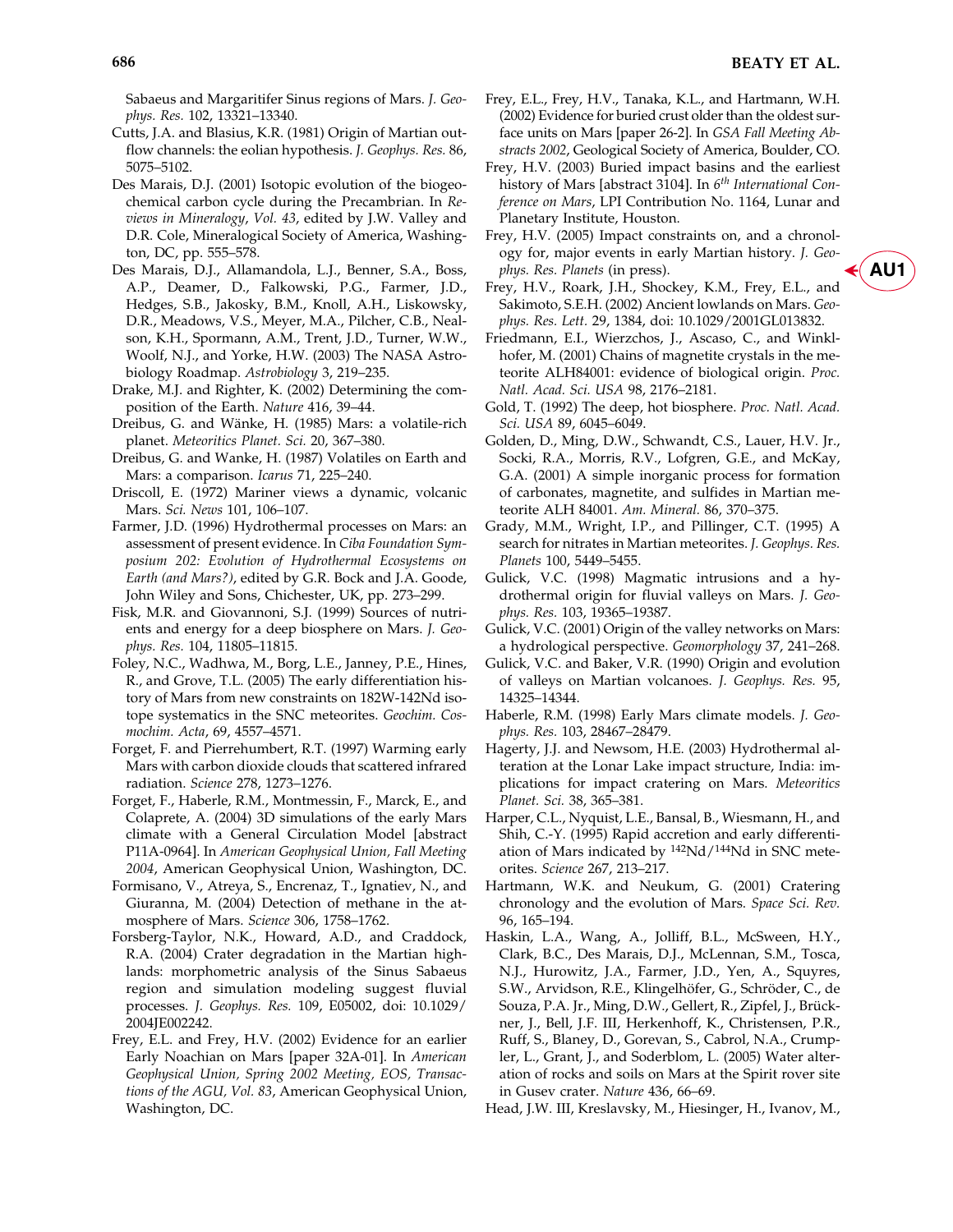## **KEY QUESTIONS ON EARLY MARS 687**

Pratt, S., Seibert, N., Smith, D.E., and Zuber, M.T. (1998) Oceans in the past history of Mars: tests for their presence using Mars Orbiter Laser Altimeter (MOLA) data. *Geophys. Res. Lett.* 25, 4401–4404.

- Head, J.W. III, Hiesinger, H., Ivanov, M.A., Kreslavsky, M.A., Pratt, S., and Thomson, B.J. (1999) Possible ancient oceans on Mars: evidence from Mars Orbiter Laser Altimeter data. *Science* 286, 2134–2137.
- Hoehler, T.M. (2004) Biological energy requirements as quantitative boundary conditions for life in the subsurface. *Geobiology* 2, 205–215.
- Horton, R.E. (1945) Erosional development of streams and their drainage basins: hydrologic approach to quantitative morphology. *GSA Bull.* 56, 275–370.
- Hynek, B.M. and Phillips, R.J. (2003) New data reveal mature, integrated drainage systems on Mars indicative of past precipitation. *Geology* 31, 757–760.
- Irwin, R.P. III, Howard, A.D., Craddock, R.A., and Moore, J.M. (2005) An intense terminal epoch of widespread fluvial activity on early Mars: 2. Increased runoff and paleolake development. *J. Geophys. Res.* (in press).
- Jakosky, B.M. and Jones, J.H. (1997) The history of Martian volatiles. *Rev. Geophys.* 35, 1–16. **AU2**
	- Jakosky, B.M. and Phillips, R.J. (2001) Mars' volatile and climate history. *Nature* 412, 237–244.
	- Jones, J.H. (1989) Isotopic relationships among the Shergottites, Nakhlites and Chassigny. In *Proceedings of the 19th Lunar and Planet Science Conference*, Lunar and Planetary Institute, Houston, pp. 465–474.
	- Jöns, H.-P. (1990) Das relief des Mars; versuch einer zusammenfassenden ubersicht. *Geol. Rundsch.* 79, 131–164.
	- Kasting, J F. (1991)  $CO<sub>2</sub>$  condensation and the climate of early Mars. *Icarus* 94, 1–13.
	- Kasting, J.F. (2002) Greenhouse models of early Mars climate [abstract P51B-0345]. In *American Geophysical Union, Fall Meeting 2002, EOS, Transactions of the AGU, Vol. 83*, American Geophysical Union, Washington, DC.
	- Kieffer, H.H. and Zent, A.P. (1992) Quasi-periodic change on Mars. In *Mars*, edited by H.H. Kieffer, B.M. Jakosky, C.W. Snyder, and M.S. Matthews, University of Arizona Press, Tucson, pp. 1180–1218.
	- Klein, H.P. (1998) The search for life on Mars: what we learned from Viking. *J. Geophys. Res.* 103, 28463–28466.
	- Klein, H.P. (1999) Did Viking discover life on Mars? *Orig. Life Evol. Biosph.* 29, 625–631.
	- Kleine, T., Mezger, K., Munker, C., Palme, H., and Bischoff, A. (2004) Hf-182-W-182 isotope systematics of chondrites, eucrites, and Martian meteorites: chronology of core formation and early mantle differentiation in Vesta and Mars. *Geochim. Cosmochim. Acta* 68, 2935–2946.
	- Krasnopolsky, V.A., Maillard, J.P., and Owen, T.C. (2004) Detection of methane in the martian atmosphere: evidence for life? *Icarus* doi: 10.1016/j.icarus.2004.07.004.
	- Lee, D.-C. and Halliday, A.N. (1997) Core formation in Mars and differentiated asteroids. *Nature* 388, 854–857.
	- Leshin-Watson, L., Hutcheon, I.D., Epstein, S., and Stolper, E.M. (1994) Water on Mars: clues from deuterium/ hydrogen and water contents of hydrous phases in SNC meteorites. *Science* 265, 86–90.
- Lucchitta, B.K., Ferguson, H.M., and Summers, C. (1986) Sedimetary deposits in the northern lowland plains, Mars. *J. Geophys. Res.* 91(Suppl.), E166–E174.
- Lunine, J.I., Chambers, J., Morbidelli, A., and Leshin, L.A. (2003) The origin of water on Mars. *Icarus* 165, 1–8.
- Madden, M.E., Bodnar, R.J., and Rimstidt, J.D. (2004) Jarosite as an indicator of water limited chemical weathering on Mars. *Nature* 431, 821–823.
- Malin, M.C. and Edgett, K.S. (2000) Evidence for recent groundwater seepage and surface runoff on Mars. *Science* 288, 2330–2335.
- Malin, M.C. and Edgett, K.S. (2001) The Mars Global Surveyor Mars Orbiter Camera: interplanetary cruise through primary mission. *J. Geophys. Res.* 106, 23753– 23768.
- Malin, M.C. and Edgett, K.S. (2003) Evidence for persistent flow and aqueous sedimentation on early Mars. *Science* 302, 1931–1934, doi:10.1126/science.1090544.
- Mars Exploration Program Analysis Group (2004) Scientific Goals, Objectives, Investigations, and Priorities: 2003. Posted April 2004 by the Mars Exploration Program Analysis Group (MEPAG) at: http://mepag.jpl. nasa.gov/reports/index.html.
- Masursky, H., Boyce, J.M., Dial, A.L., Schaber, G.G., and Strobell, M.E. (1977) Classification and time formation of Martian channels based on Viking data. *J. Geophys. Res.* 82, 4016–4038.
- Max, M.D. and Clifford, S.M. (2000) The state, potential distribution, and biological implications of methane in the Martian crust. *J. Geophys. Res.* 105, 4165–4171.
- Mazur, P. (1980), Limits to life at low temperatures and at reduced water contents and water activities. *Orig. Life* 10, 137–159.
- McKay, C.P. (2004) What is life—and how do we search for it on other worlds? *Public Library of Science Biology* 2, 1260–1263.
- McKay, C.P. and Stoker, C.R. (l989) The early environment and its evolution on Mars: implications for life. *Rev. Geophys.* 27, 189–214.
- McKenzie, D. and Nimmo, F. (1999) The generation of Martian floods by the melting of ground ice above dykes. *Nature* 397, 231–233.
- McSween H.Y. Jr. and Keil, K. (2000) Mixing relationships in the Martian regolith and the composition of globally homogeneous dust. *Geochim. Cosmochim. Acta* 64, 2155–2166.
- Melosh, H.J. and Vickery, A.M. (1989) Impact erosion of the primordial atmosphere of Mars. *Nature* 338, 487–489.
- Mest, S.C. and Crown, D.A. (2004) Morphologic and morphometric analyses of fluvial systems in the southern highlands of Mars [abstract]. In *Workshop on Mars Valley Networks*, *Kohala, Hawaii*, Smithsonian Institution, Washington, DC.
- Mischna, M.A., Kasting, J.F., Pavlov, A., and Freedman, R. (2000) Influence of carbon dioxide clouds on early Martian climate. *Icarus* 145, 546–554.
- Moore, J.M. and Howard, A.D. (2005) Large alluvial fans on Mars. *J. Geophys. Res.* 110, E04005, doi:10.1029/ 2004JE002352.
- Morowitz, H.J. (1992) *Beginnings of Cellular Life: Metabo-*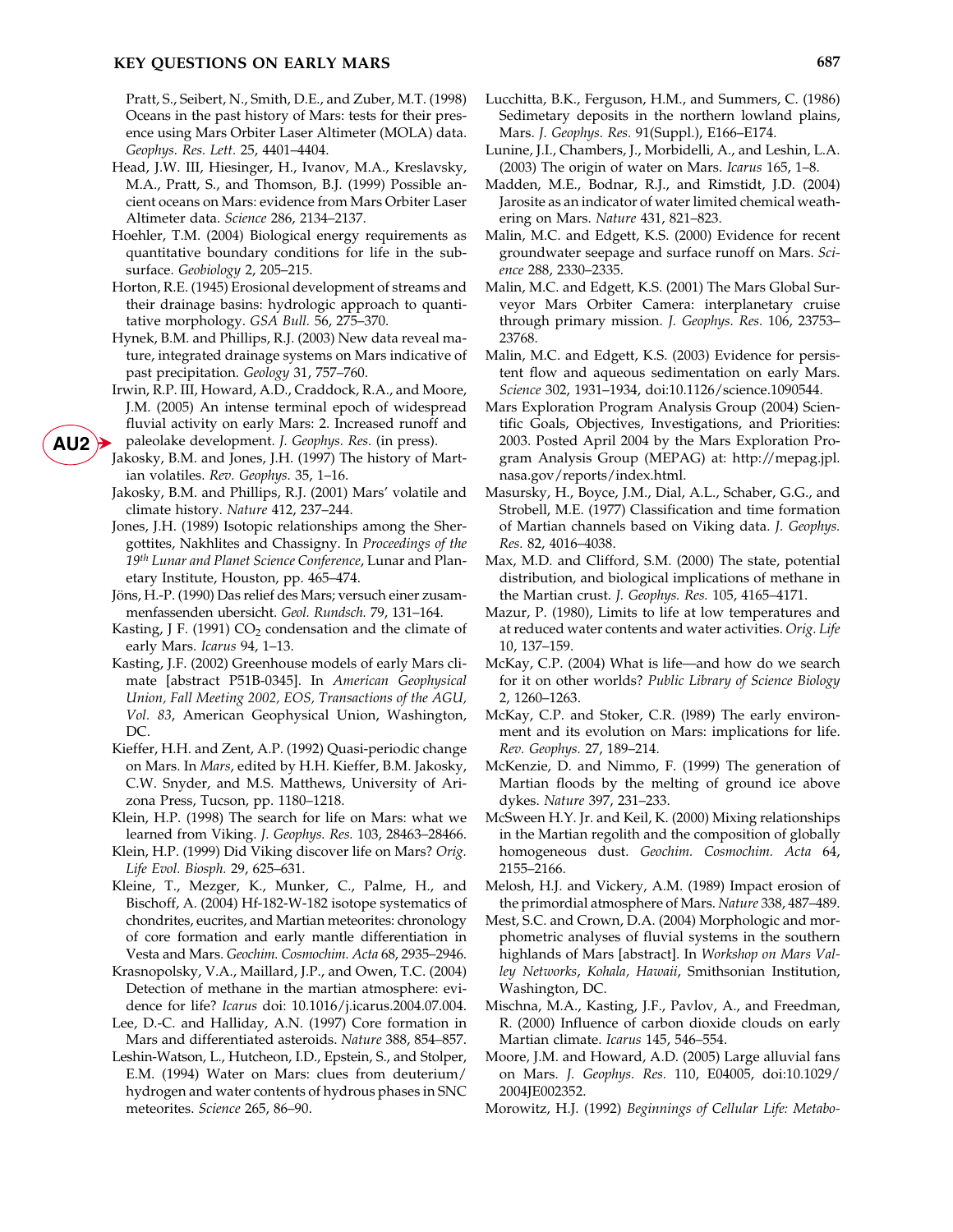*lism Recapitulates Biogenesis*, Yale University Press, New Haven, CT.

- Morris, R.V., Klingelhofer, G., Bernhardt, B., Schroder, C., Rodionov, D.S., de Souza, P.A. Jr., Yen, A., Gellert, R., Evlanov, E.N., Foh, J., Kankeleit, E., Gutlich, P., Ming, D.W., Renz, F., Wdowiak, T., Squyres, S.W., and Arvidson, R.E. (2004) Mineralogy at Gusev Crater from the Mössbauer Spectrometer on the Spirit Rover. *Science* 305, 833–836.
- Muma, M.J., Novak, R.E., DiSanti, M.A., Bonev, B.P., and Dello Russo, N. (2004) Detection and mapping of methane and water on Mars [abstract]. *Bull. Am. Astron. Soc.* 36 (Nov).
- Mustard, J.F., Poulet, F., Gendrin, A., Mangold, N., Bibring, J.-P., Langevin, Y., Gondet, B., Bellucci, G., and Altieri, F. (2005a) Olivine and pyroxene diversity in the crust of Mars. *Science* 307, 1594–1597.
- Mustard, J.F., Poulet, F., Gendrin, A., Head, J.W. III, Mangold, N., Bibring, J.-P., Langevin, Y., Gondet, B., Sotin, C., Le Mouélic, S., Pinet, P., and the OMEGA Science Team (2005b) Crustal formation, volcanism, and alteration in the Syrtis Major region revealed by OMEGA data [abstract 1341]. In *36th Lunar and Planetary Science Conference Abstracts* [CD-ROM], LPI Contribution No. 1734, Lunar and Planetary Institute, Houston.
- Navarro-González, R., Rainey, F.A., Molina, P., Bagaley, D.R., Hollen, B.J., de la Rosa, J., Small, A.M., Quinn, R.C., Grunthaner, F.J., Cáceres, L., Gomez-Silva, B., and McKay, C.P. (2003) Mars-like soils in the Atacama Desert, Chile, and the dry limit of microbial life. *Science* 302, 1018–1021.
- Nelson, M.J., Newsom, H.E., and Draper, D.S. (2005) Incipient hydrothermal alteration of basalts and the origin of Martian soil. *Geochim. Cosmochim. Acta* 69, 2701–2711.
- Newsom, H.E. (1980) Hydrothermal alteration of impact melt sheets with implications for Mars. *Icarus* 44, 207–216.
- Newsom, H.E., Graup, G., Sewards, T., and Keil, K. (1986) Fluidization and hydrothermal alteration of the suevite deposit at the Ries crater, West Germany, and implications for Mars. *J. Geophys. Res.* 91(Suppl.), E239–E251.
- Newsom, H.E., Brittelle, G.E., Crossey, L.J., and Kudo, A.M. (1996) Impact cratering and the formation of crater lakes on Mars. *J. Geophys. Res.* 101, 14951–14955.
- Newsom, H.E., Hagerty, J.J., and Goff, F. (1999) Mixed hydrothermal fluids and the origin of the Martian soil. *J. Geophys. Res. Planets* 104, 8717–8728.
- Nimmo, F. and Tanaka, K. (2005) Early crustal evolution of Mars. *Annu. Rev. Earth Planet. Sci.* 33, 133–161.
- Nyquist, L.E., Bogard, D.D., Wooden, J.L., Wiesmann, H., Shih, C.-Y., Bansal, B.M., and McKay, G. (1979) Early differentiation, late magmatism, and recent bombardment on the shergottite parent planet [abstract]. *Meteoritics* 14, 502.
- Owen, T. and Barnun, A. (1995) Comets, impacts, and atmospheres. *Icarus* 116, 215–226.
- Pace, N.R. (1997) A molecular view of microbial diversity and the biosphere. *Science* 276, 734–740.
- Parker, T.J. (2005) A reassessment of the Mars ocean hypothesis. *J. Geophys. Res. Planets* (in press).
- Parker, T.J., Saunders, R.S., and Schneeberger, D.M. (1989) Transitional morphology in the west Deuteronilus Mensae region of Mars: implications for modification of the lowland/upland boundary. *Icarus* 82, 111–145.
- Payne, M. and Farmer, J. (2001) Volcano-ice interactions and the exploration for extant Martian life [abstract P22B-0549]. *EOS* 82, F702.
- Pieri, D. (1976) Distribution of small channels on the Martian surface. *Icarus* 27, 25–50.
- Pieri, D. (1980) Martian valleys: morphology, distribution, age, and origin. *Science* 210, 895–897.
- Pollack, J.B. (1979) Climate change on the terrestrial planets. *Icarus* 37, 479–553.
- Pollack, J.B., Kasting, J.F., Richardson, S.M., and Poliakoff, K. (1987) The case for a wet, warm climate on early Mars. *Icarus* 71, 203–224.
- Postawko, S.E. and Kuhn, W.R. (1986) Effect of the greenhouse gases  $(CO_2, H_2O, SO_2)$  on Martian paleoclimate. *J. Geophys. Res.* 91, D431–D438.
- Rao, M.N., Borg, L.E., McKay, D.S., and Wentworth, S.J. (1999) Martian soil component in impact glasses in a martian meteorite. *Geophys. Res. Lett.* 26, 3265–3268.
- Rathbun, J.A. and Squyres, S.W. (2002) Hydrothermal systems associated with Martian impact craters. *Icarus* 157, 362–372.
- Rothschild, L.J. and Mancinelli, R.L. (2001) Life in extreme environments. *Nature* 409, 1092–1101.
- Sagan, C. and Chyba, C. (1997) The early faint sun paradox: organic shielding of ultraviolet-labile greenhouse gases. *Science* 276, 1217–1221.
- Sagan, C., Toon, O.B., and Gierasch, P.J. (1973) Climate change on Mars. *Science* 181, 1045–1049.
- Schultz, P.H. and Ingerson, F.E. (1973) Martian lineaments from Mariner 6 and 7 image. *J. Geophys. Res.* 78, 8415–8427.
- Schumm, S.A. (1974) Structural origin of large Martian channels. *Icarus* 22, 371–384.
- Segura, T.L., Toon, O.B., Colaprete, A., and Zahnle, K. (2002) Environmental effects of large impacts on Mars. *Science* 290, 1976–1980.
- Sharp, R.P. and Malin, M.C. (1975) Channels on Mars. *GSA Bull.* 86, 593–609.
- Shih, C.-Y., Nyquist, L.E., Bogard, D.D., McKay, G.A., Wooden, J.L., Bansal, B.M., and Wiesmann, H. (1982) Chronology and petrogenesis of young achondrites, Shergotty, Zagami, and ALHA 77005: late magmatism on a geologically active planet. *Geochim. Cosmochim. Acta* 46, 2323–2344.
- Shreve, R.L. (1967) Infinite topologically random channel networks. *J. Geol.* 75, 178–186.
- Squyres, S.W. and Kasting, J.F. (1994) Early Mars: how warm and how wet? *Science* 265, 744–749.
- Squyres, S.W., Clifford, S.M., Kuzmin, R.O., Zimbelman, J.R., and Costard, F.M. (1992) Ice in the Martian regolith. In *Mars*, edited by H.H. Kieffer, B.M. Jakosky, C.W. Snyder, and M.S. Matthews, University of Arizona Press, Tucson, pp. 523–554.
- Squyres, S.E., Arvidson, R.E., Bell, J.F. III, Brückner, J.,

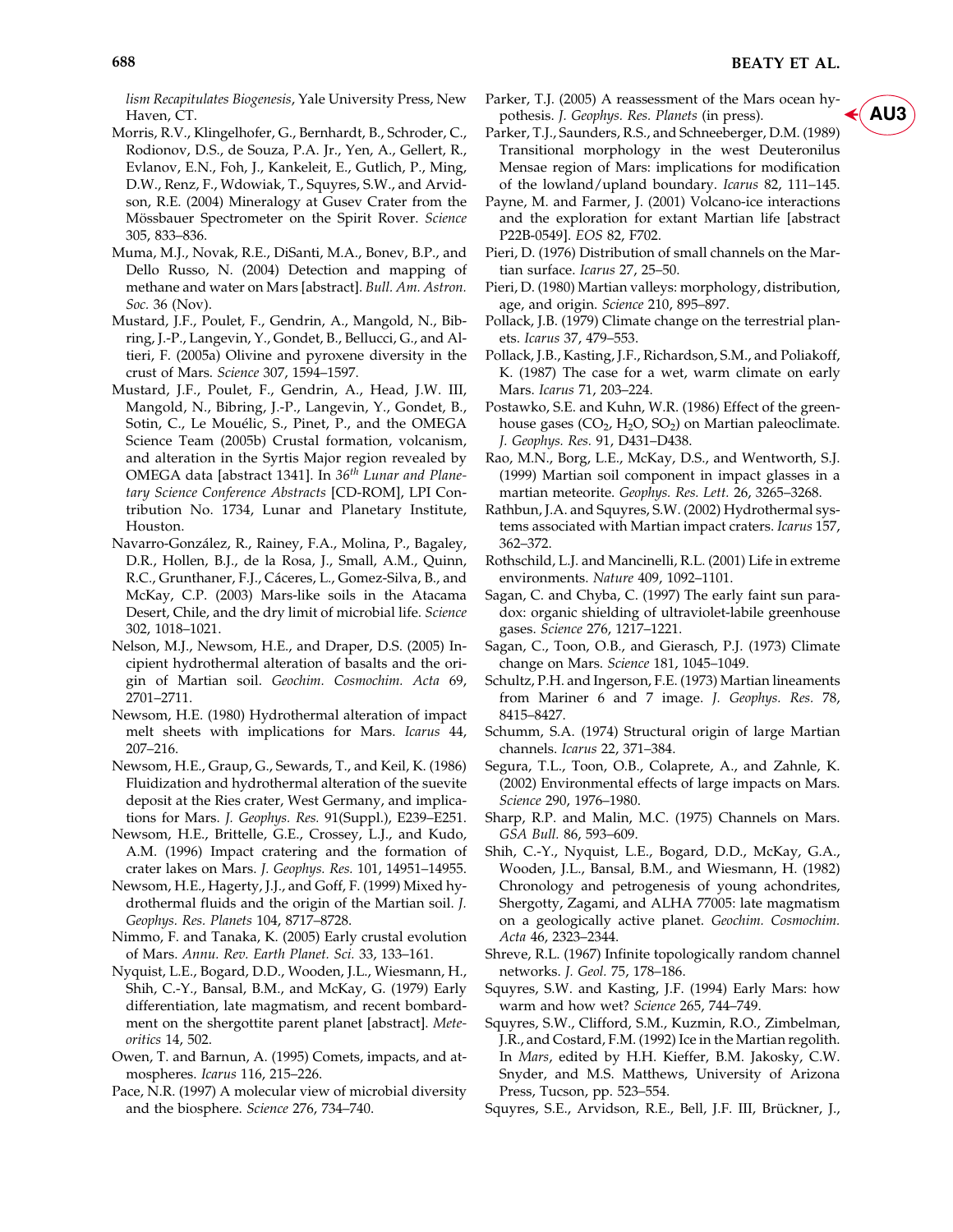## **KEY QUESTIONS ON EARLY MARS 689**

Cabrol, N.A., Calvin, W., Carr, M.H., Christensen, P.R., Clark, B.C., Crumpler, L., Des Marais, D.J., d'Uston, C., Economou, T., Farmer, J., Farrand, W., Folkner, W., Golombek, M., Gorevan, S., Grant, J.A., Greeley, R., Grotzinger, J., Haskin, L., Herkenhoff, K.E., Hviid, S., Johnson, J., Klingelhöfer, G., Knoll, A., Landis, G., Lemmon, M., Li, R., Madsen, M.B., Malin, M.C., McLennan, S.M., McSween, H.Y., Ming, D.W., Moersch, J., Morris, R.V., Parker, T., Rice, J.W. Jr., Richter, L., Rieder, R., Sims, M., Smith, M., Smith, P., Soderblom, L.A., Sullivan, R., Wänke,, H., Wdowiak, T., Wolff, M., and Yen, A. (2004) The Opportunity Rover's Athena Science Investigation at Meridiani Planum, Mars. *Science* 306, 1698–1703.

- Stepinski, T.F. and Collier, M.L. (2004) Extraction of Martian valley networks from digital topography. *J. Geophys. Res.* 109, E11, CiteID E11005.
- Stetter, K.O. (1996) Hyperthermophilic procaryotes. *FEMS Microbiol. Rev.* 18, 149–158.
- Stevens, T. and McKinley, J. (1995) Lithoautotrophic microbial ecosystems in deep basalt aquifers. *Science* 270, 450–453.
- Strahler, A.N. (1952) Dynamic basis of geomorphology. *GSA Bull.* 63, 923–938.
- Tanaka, K.L. (1986) The stratigraphy of Mars. *J. Geophys. Res.* 91, E139–E158.
- Tanaka, K.L., Isbell, N.K., Scott, D.H., Greeley, R., and Guest, J.E. (1988) The resurfacing history of Mars: a synthesis of digitized, Viking-based geology. In *Proceedings of the 18th Lunar Planetary and Science Conference*, Lunar and Planetary Institute, Houston, pp. 665–678.
- Tarboton, D.G. (1997) A new method for the determination of flow directions and upslope areas in gridded digital elevation models. *Water Resources Res.* 33, 309–319.
- Trent, J.D. (1996) A review of acquired thermotolerance, heat shock proteins and molecular chaperones in archaea. *FEMS Microbiol. Rev.* 18, 249–258.
- Wadhwa, M. (2001) Redox state of Mars' upper mantle and crust from Eu anomalies in shergottite pyroxenes. *Science* 291, 1527–1530.
- Walker, J.C.G. (1978) Atmospheric evolution on the inner

planets. In *Comparative Planetology*, edited by C. Ponnamperuma, Academic Press, New York, pp. 141–163.

- Wallendahl, A. and Treimann, A.H. (1999) Geochemical models of low-temperature alteration of Martian rocks [abstract 1268]. In *30th Lunar Planetary and Science Conference Abstracts* [CD-ROM], LPI Contribution No. 964, Lunar and Planetary Institute, Houston.
- Wänke, H. and Dreibus, G. (1994) Chemistry and accretion history of Mars. *Philos. Trans. R. Soc. Lond. A* 349, 285–293.
- Webb, V.E. (2004) Putative shorelines in northern Arabia Terra, Mars. *J. Geophys. Res.* 109, E09010, doi: 10.1029/ 2003JE002205.
- Williams, R.M.E., Edgett, K.S., Malin, M.C., and Zimbelman, J.R. (2004) Unique fan-shaped landforms in Mojave Crater, Mars [abstract]. In *Workshop on Mars Valley Networks*, *Kohala, Hawaii*, Smithsonian Institution, Washington, DC.
- Wyatt, M.B. and McSween, H.Y. Jr. (2003) Volcanism or aqueous alteration on Mars? *Nature* 421, 712–713.
- Yung, Y.L. and Pinto, J.P. (1978) Primitive atmosphere and implications for the formation of channels on Mars. *Nature* 288, 735–738.
- Zahnle, K. (1998) Origins of atmospheres. In *Astronomy Society of the Pacific Conference Series, Vol. 148: Origins*, edited by C.E. Woodward, J.M. Shull, and H.A. Thronson, Jr., Astronomy Society of the Pacific, San Francisco, pp. 364–391.
- Zolotov, M.Yu., Shock, E.L., Niles, P., and Leshin, L. (2004) Martian subsurface waters: alkaline and reduced throughout history [abstract 8036]. In *Second Early Mars Conference*, LPI Contribution No. 1197, Lunar and Planetary Institute, Houston.

Address reprint requests to: *Dr. David W. Beaty Mail Stop 301-345 Jet Propulsion Laboratory 4800 Oak Grove Drive Pasadena, CA 91109-8099*

*E-mail:* David.Beaty@jpl.nasa.gov